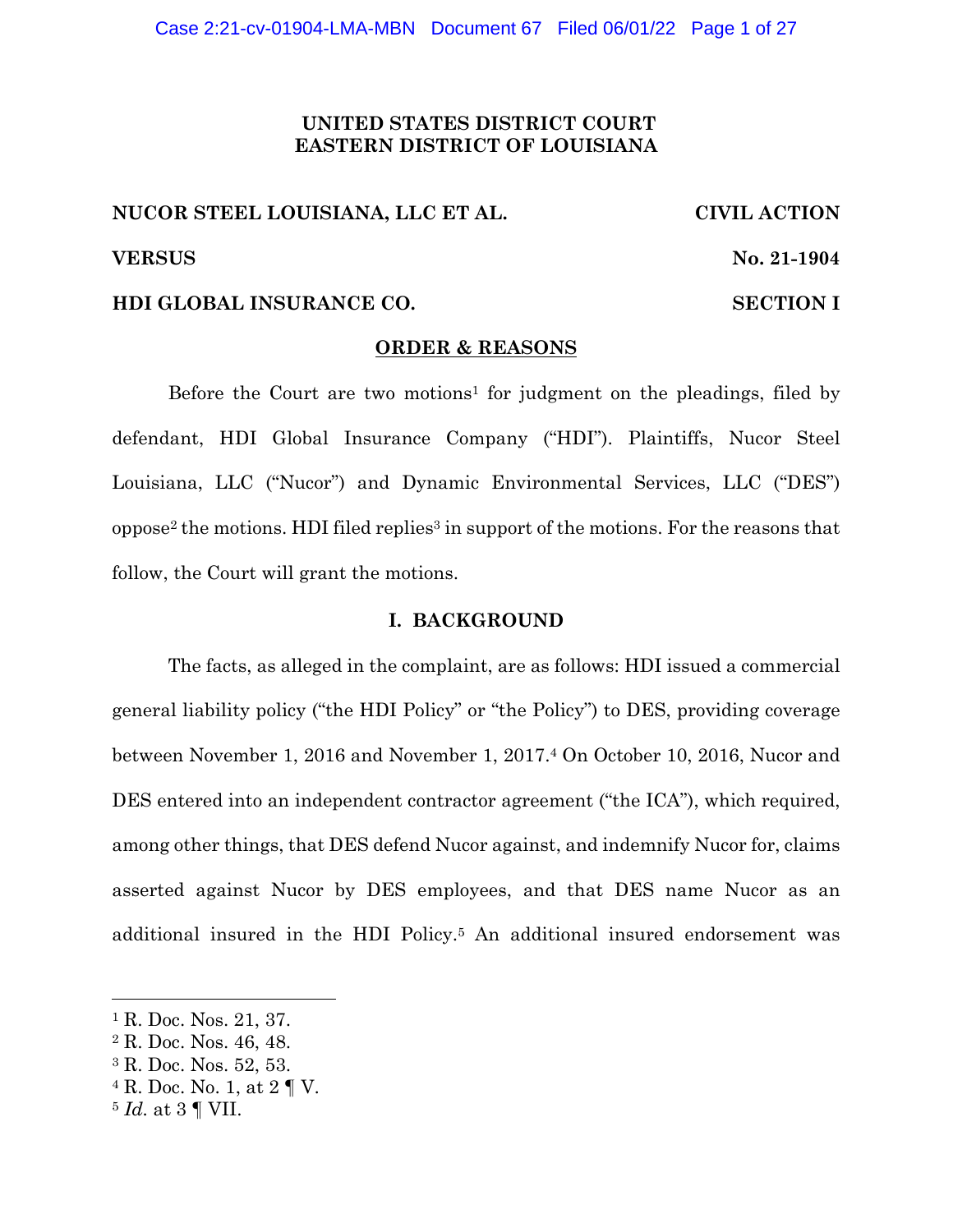#### Case 2:21-cv-01904-LMA-MBN Document 67 Filed 06/01/22 Page 2 of 27

incorporated into the HDI Policy, naming as "additional insureds" entities "as required by written contract."6 The parties agree that this endorsement had the effect of adding Nucor as an additional insured under the HDI Policy.7

On May 10, 2018, Bob Dale Comeaux II ("Comeaux"), a DES employee, filed a civil action ("the Comeaux litigation") in the 23rd Judicial District Court for the Parish of St. James, alleging that he was exposed to hydrogen sulfide gas at Nucor's plant facility on May 15, 2017.8 Comeaux named as defendants Nucor, DES, and a third entity not a party to the instant action.9

On May 10, 2019, one year after Comeaux filed suit, attorneys representing Nucor tendered Nucor's defense and indemnification to DES.10 On January 21, 2020, HDI sent correspondence to Nucor's counsel, agreeing to defend Nucor, but reserving rights as to indemnity.11 On July 2, 2021, Comeaux's claims as to all three defendants were settled through payment by HDI and the insurer for a third defendant.12 On

<sup>6</sup> *Id.* at 2 ¶ VI.

<sup>7</sup> *See, e.g.*, R. Doc. No. 1, at 2 ¶ VI; R. Doc. No. 21-1, at 5 & n.14; R. Doc. No. 46, at 17 (citing R. Doc. No. 1-6, at 4).

<sup>8</sup> *Id.* at 3 ¶ VIII.

<sup>9</sup> *Id.*

<sup>10</sup> *Id.* at 3 ¶ IX (citing R. Doc. No. 1-5).

<sup>11</sup> *Id.* at 4 ¶ X (citing R. Doc. No. 1-6). As will be discussed in greater detail *infra*, pp. 19–23, there is no indication that Nucor, in its capacity as an additional insured under the HDI Policy, ever directly tendered its defense to HDI. Nucor's tender letter to DES only references the ICA, and not the HDI Policy. *See* R. Doc. No. 1-5. However, DES was represented by counsel appointed by HDI when it received Nucor's tender letter. R. Doc. No. 1, at 3 ¶ IX. Additionally, in HDI's January 21, 2020 reservation of rights letter, HDI acknowledged that Nucor's request for defense and indemnity was based on the ICA as well as the HDI Policy. R. Doc. No. 1-6, at 1; *see also* R. Doc. No. 52, at 10.

<sup>12</sup> R. Doc. No. 1, at 5 ¶ XIII.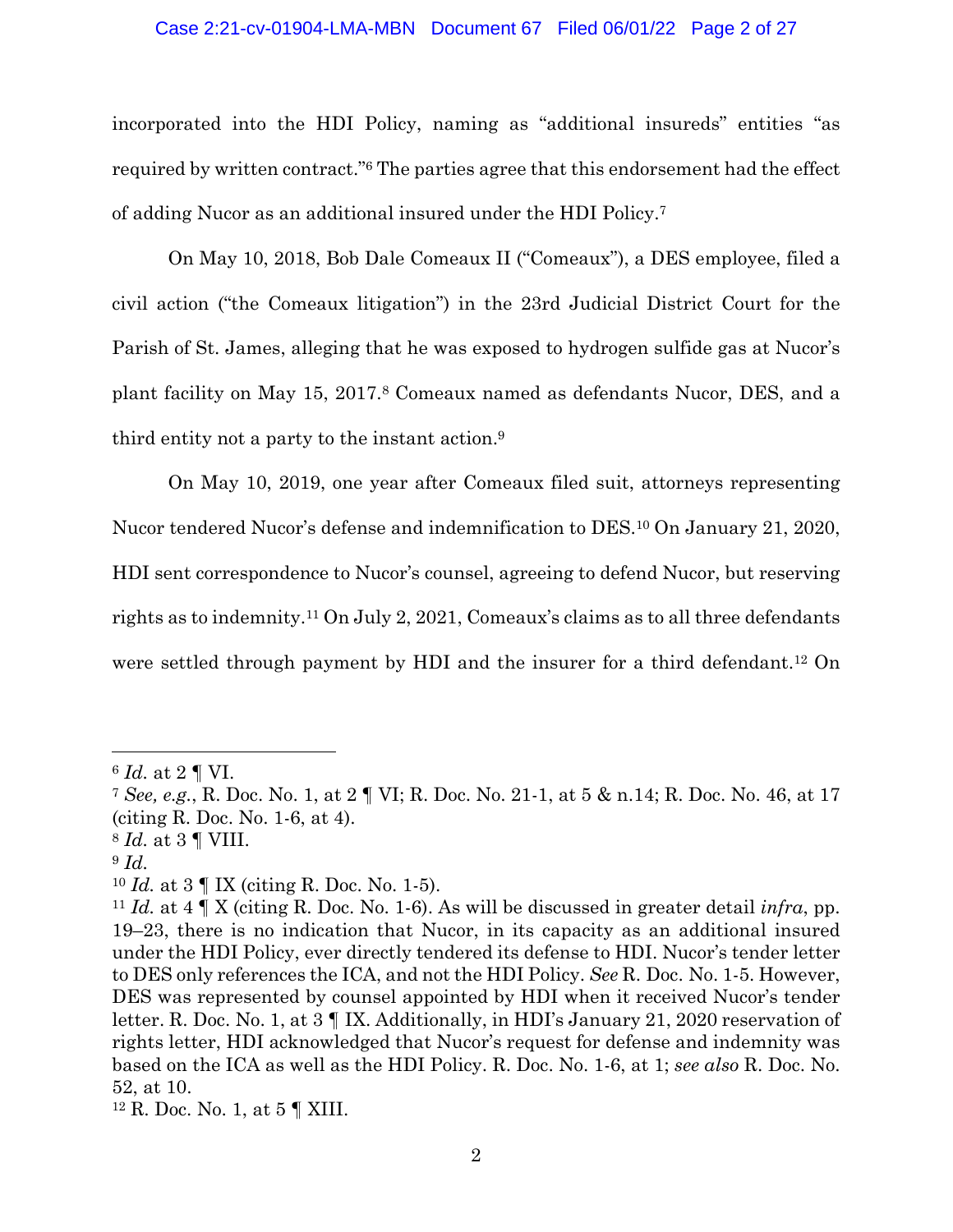#### Case 2:21-cv-01904-LMA-MBN Document 67 Filed 06/01/22 Page 3 of 27

August 4, 2021, HDI offered to reimburse Nucor's post-tender defense costs, totaling \$37,067.47.13 Nucor rejected HDI's offer, and requested that HDI reimburse all of Nucor's defense costs, including those costs incurred pre-tender, totaling \$135,950.75.14

Nucor then approached DES directly, demanding reimbursement of pre- and post-tender defense costs pursuant to the indemnity provision in the ICA.15 Nucor stated that it would institute a suit against DES to recover these costs if DES did not voluntarily reimburse them.16 On August 9, 2021, DES sent a letter to HDI, requesting that HDI reconsider its position regarding the reimbursement of Nucor's pre-tender defense costs, and stating that DES would have no choice but to reimburse Nucor for its pre- and post-tender defense costs if HDI refused to do so.<sup>17</sup> Ultimately, DES reimbursed Nucor for its pre- and post-tender defense costs, and Nucor assigned its claims, under the ICA and the HDI Policy, to DES.18

In its first motion for judgment on the pleadings, HDI requests that judgment be entered in HDI's favor, limiting its obligations to the post-tender defense costs incurred by Nucor in the Comeaux litigation and dismissing the remainder of plaintiffs' claims with prejudice.19

<sup>16</sup> *Id.*

<sup>13</sup> *Id.* at 5 ¶ XIV (citing R. Doc. No. 1-7).

<sup>14</sup> *Id.*

<sup>15</sup> *Id.* at 6 ¶ XVI.

 $^{17}$   $Id.$  at 6  $\P$  XVII.

<sup>18</sup> *Id.* at 8 ¶ XIX.

<sup>19</sup> R. Doc. No. 21.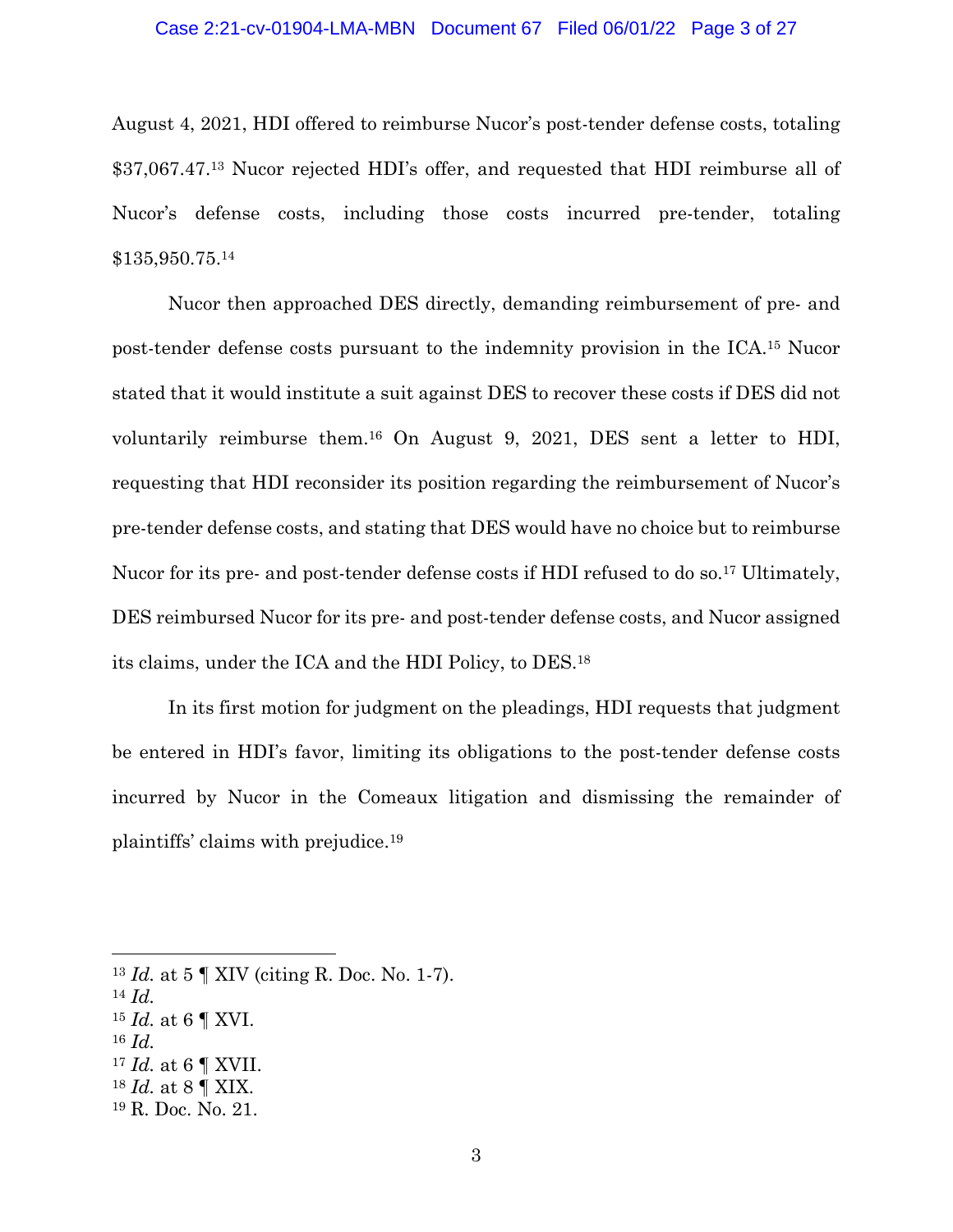#### Case 2:21-cv-01904-LMA-MBN Document 67 Filed 06/01/22 Page 4 of 27

Plaintiffs submit that they have two avenues supporting recovery of Nucor's pre-tender defense costs. First, Nucor is named as an additional insured under the HDI Policy, and plaintiffs submit that HDI is obligated to reimburse its insured's preand post-tender defense costs. Second, plaintiffs argue that HDI must reimburse DES for its voluntary settlement of Nucor's pre- and post-tender defense costs because the HDI Policy's contractual liability provision covers DES's obligation to indemnify Nucor pursuant to the ICA.20

First, HDI does not dispute that Nucor is an additional insured under the HDI Policy and HDI acknowledges that it is obligated to reimburse Nucor's post-tender costs accordingly. However, HDI submits that it is not obligated to reimburse its insured's pre-tender defense costs. Second, HDI acknowledges that the ICA is an "insured contract" for the purposes of the contractual liability provision of the HDI Policy, but it argues that the language of the provision precludes plaintiffs from seeking defense costs incurred by Nucor in the Comeaux action.<sup>21</sup>

Plaintiffs also argue that Nucor is entitled to recover attorney's fees and costs incurred in prosecuting this action, and that plaintiffs are entitled to recover statutory penalties due to HDI's "arbitrary and capricious conduct and/or breach of duties," pursuant to Louisiana Revised Statutes 22:1973 and 22:1892.22

Finally, in its second motion for judgment on the pleadings, HDI requests that Nucor be dismissed with prejudice from the instant action, because the complaint

<sup>20</sup> *See* R. Doc. No. 46, at 4, 10.

<sup>21</sup> R. Doc. No. 21-1, at 11–13.

<sup>22</sup> R. Doc. No. 1, at 9 ¶¶ XIII, XIV.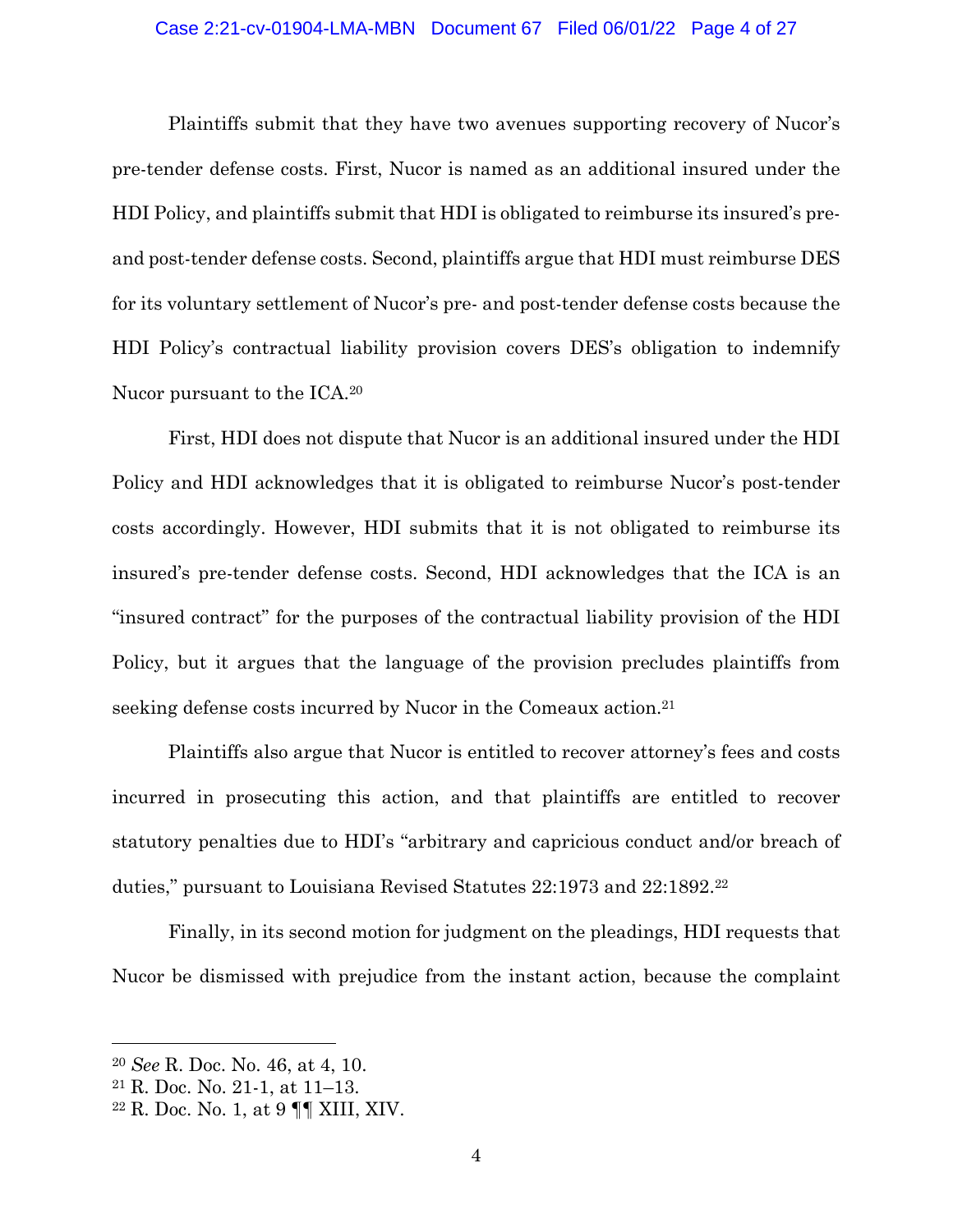#### Case 2:21-cv-01904-LMA-MBN Document 67 Filed 06/01/22 Page 5 of 27

states that Nucor assigned "Nucor's claims under the ICA and pursuant to the HDI Policy against HDI."23

## **II. STANDARD OF LAW**

Pursuant to Rule 12(c) of the Federal Rules of Civil Procedure, a party may move for judgment on the pleadings once the pleadings are closed, as long as the party moves "early enough not to delay trial." "The standard for Rule 12(c) motions is identical to the standard for Rule 12(b)(6) motions to dismiss for failure to state a claim." *Waller v. Hanlon*, 922 F.3d 590, 599 (5th Cir. 2019) (citing *Doe v. MySpace, Inc.*, 528 F.3d 413, 418 (5th Cir. 2008)).

Thus, Rule 12(c)—like Rule 12(b)(6)—permits a court to dismiss a complaint, or any part of it, where a plaintiff has not set forth well-pleaded factual allegations that would entitle him to relief. *See Bell Atl. Corp. v. Twombly*, 550 U.S. 544, 555 (2007); *Cuvillier v. Taylor*, 503 F.3d 397, 401 (5th Cir. 2007). A plaintiff's factual allegations must "raise a right to relief above the speculative level." *Twombly*, 550 U.S. at 555. In other words, a complaint "must contain sufficient factual matter, accepted as true, to 'state a claim to relief that is plausible on its face.'" *Ashcroft v. Iqbal*, 556 U.S. 662, 678 (2009) (quoting *Twombly*, 550 U.S. at 570).

A facially plausible claim is one where "the plaintiff pleads factual content that allows the court to draw the reasonable inference that the defendant is liable for the misconduct alleged." *Id.* If the well-pleaded factual allegations "do not permit the court to infer more than the mere possibility of misconduct," then "the complaint has

<sup>23</sup> R. Doc. No. 37-1, at 1 (citing R. Doc. No. 1, at 8 ¶ XIX).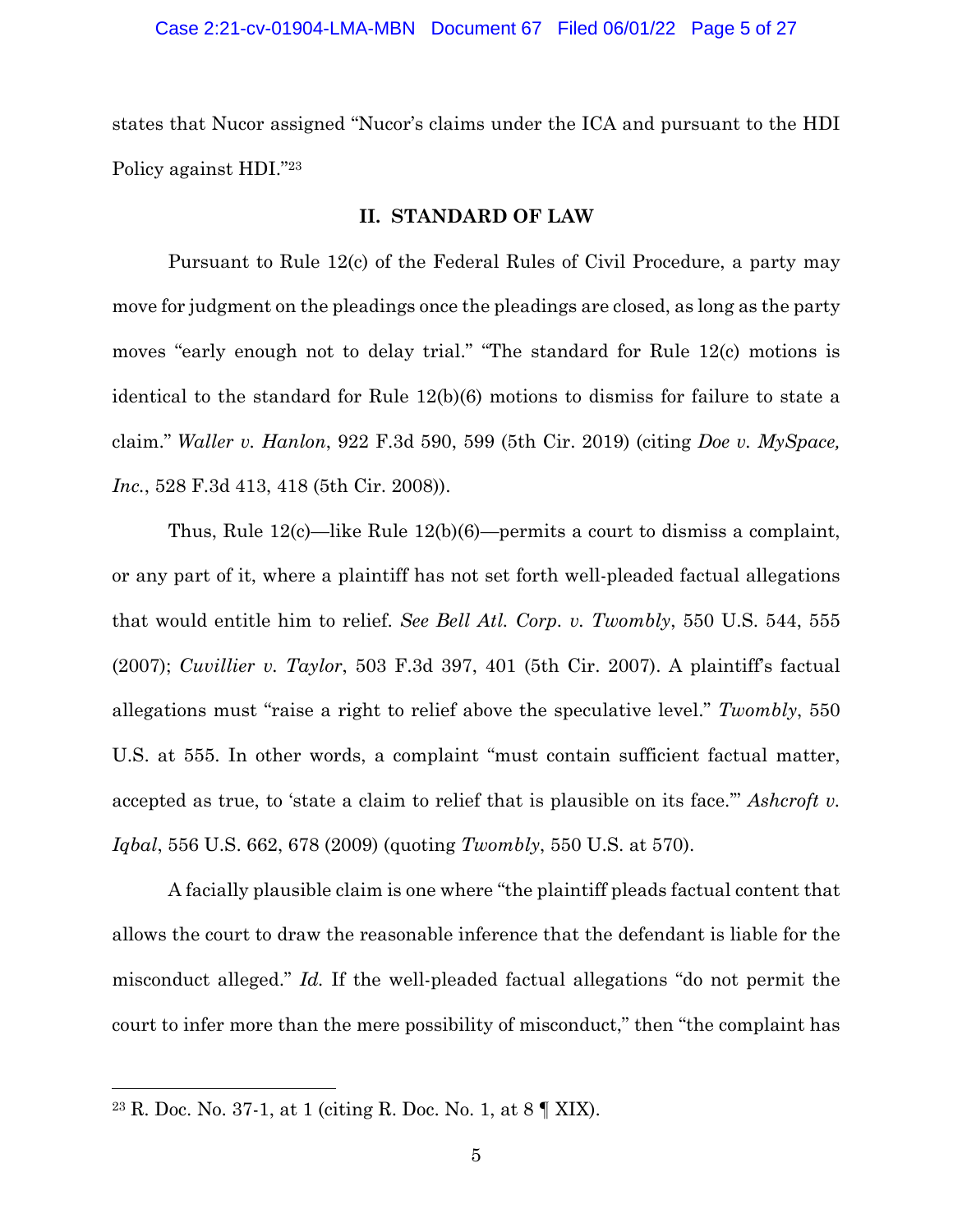#### Case 2:21-cv-01904-LMA-MBN Document 67 Filed 06/01/22 Page 6 of 27

alleged—but it has not 'show[n]'—'that the pleader is entitled to relief.'" *Id.* at 679 (quoting Fed. R. Civ. P. 8(a)(2)) (alteration in original).

In assessing the complaint, the Court must accept all well-pleaded factual allegations as true and liberally construe all such allegations in the light most favorable to the plaintiff. *Spivey v. Robertson*, 197 F.3d 772, 774 (5th Cir. 1999); *Lowrey v. Tex. A&M Univ. Sys.*, 117 F.3d 242, 247 (5th Cir. 1997). Where "the complaint 'on its face show[s] a bar to relief,'" then dismissal is the appropriate course. *Cutrer v. McMillan*, 308 F. App'x 819, 820 (5th Cir. 2009) (quoting *Clark v. Amoco Prod. Co.*, 794 F.2d 967, 970 (5th Cir. 1986)).

In addition to the complaint, the court may consider "any documents attached to the complaint, and any documents attached to the motion to dismiss that are central to the claim and referenced by the complaint." *Lone Star Fund V (U.S.), LP v. Barclays Bank PLC*, 594 F.3d 383, 387 (5th Cir. 2010). If matters beyond these documents are presented, "the court has 'complete discretion' to exclude them." *Great Lakes Ins., S.E. v. Gray Grp. Invs., LLC*, 550 F. Supp. 3d 364, 369–70 (E.D. La. 2021) (Vance, J.) (quoting *Allen v. Hays*, 812 F. App'x 185, 189 (5th Cir. 2020)). If, however, such documents are presented and not excluded by the court, "the motion must be treated as one for summary judgment under Rule 56." Fed. R. Civ. P. 12(d).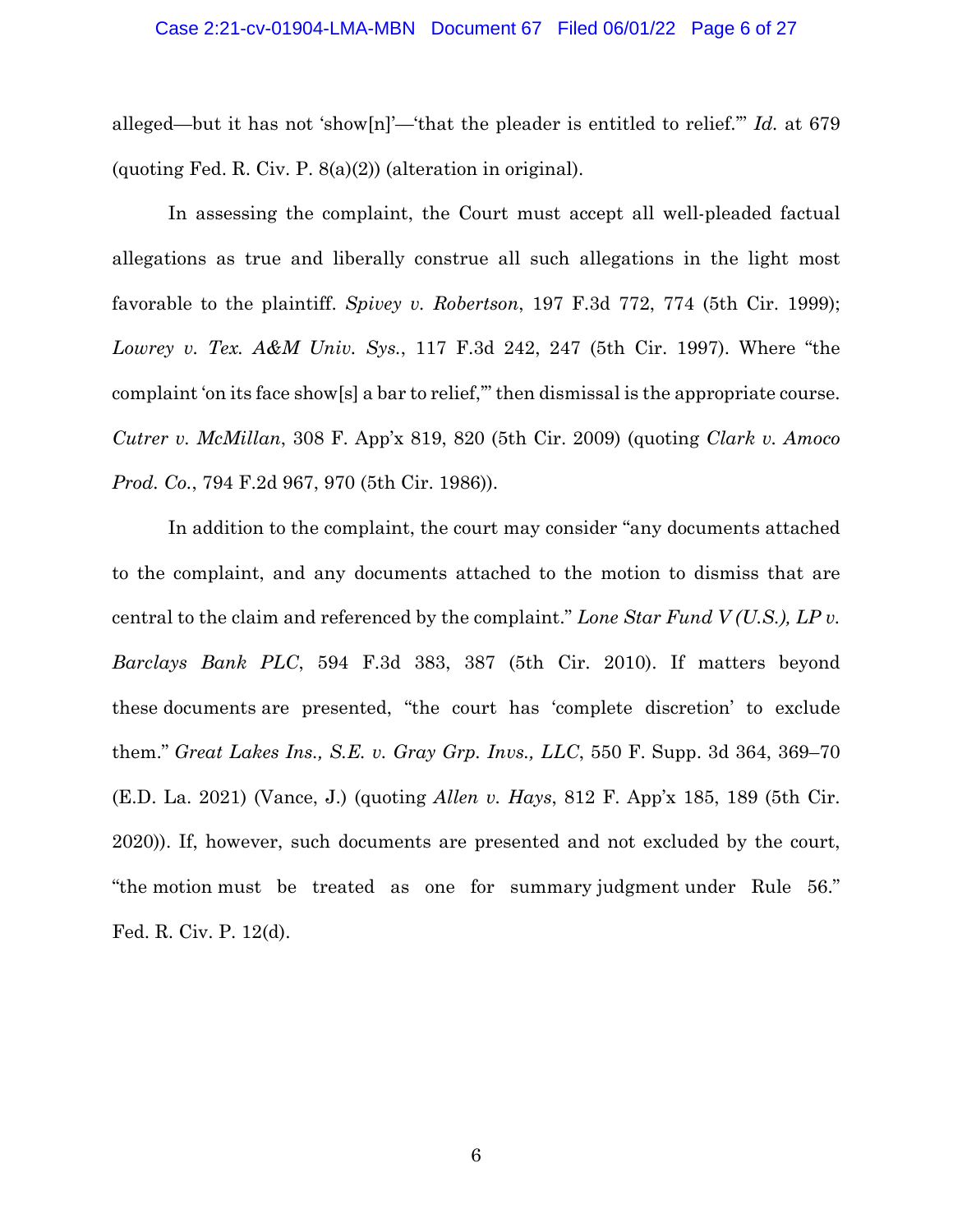# **III. LAW AND ANALYSIS**

# **A. Assignment of Nucor's Rights against HDI**

In HDI's second motion for judgment on the pleadings, HDI submits that Nucor should be dismissed with prejudice from this action because the complaint states that DES "[took] an assignment from Nucor of Nucor's claims under the ICA and pursuant to the HDI Policy against HDI."24

Assignments of right are governed by Article 698 of the Louisiana Code of Civil

Procedure, which provides:

An incorporeal right which has been assigned, whether unconditionally or conditionally for purposes of collection or security, shall be enforced judicially by:

(1) The assignor and the assignee, when the assignment is partial; or

(2) The assignee, when the entire right is assigned.

The Court, taking the complaint's allegation as true as it must for the purpose

of this motion, concludes that Nucor completely assigned its rights under the HDI

Policy and against HDI to DES. Accordingly, the Court will grant defendant's motion

and dismiss all of Nucor's claims as to HDI with prejudice.25

<sup>&</sup>lt;sup>24</sup> R. Doc. No. 37-1, at 1–2 (citing R. Doc. No. 1, at  $8 \text{ T}$  XIX).

<sup>25</sup> DES requests leave of court to amend its complaint, in the event that the Court dismisses Nucor, "to reflect that all claims asserted are those originally held by DES as well as those obtained through assignment from Nucor." R. Doc. No. 48, at 5. Such an amendment is not necessary. The original complaint makes clear that Nucor assigned all of its rights against HDI to DES. The Court has acknowledged this assignment and it has dismissed Nucor's claims accordingly, leaving only the claims held originally by DES and those acquired by DES through Nucor's assignment.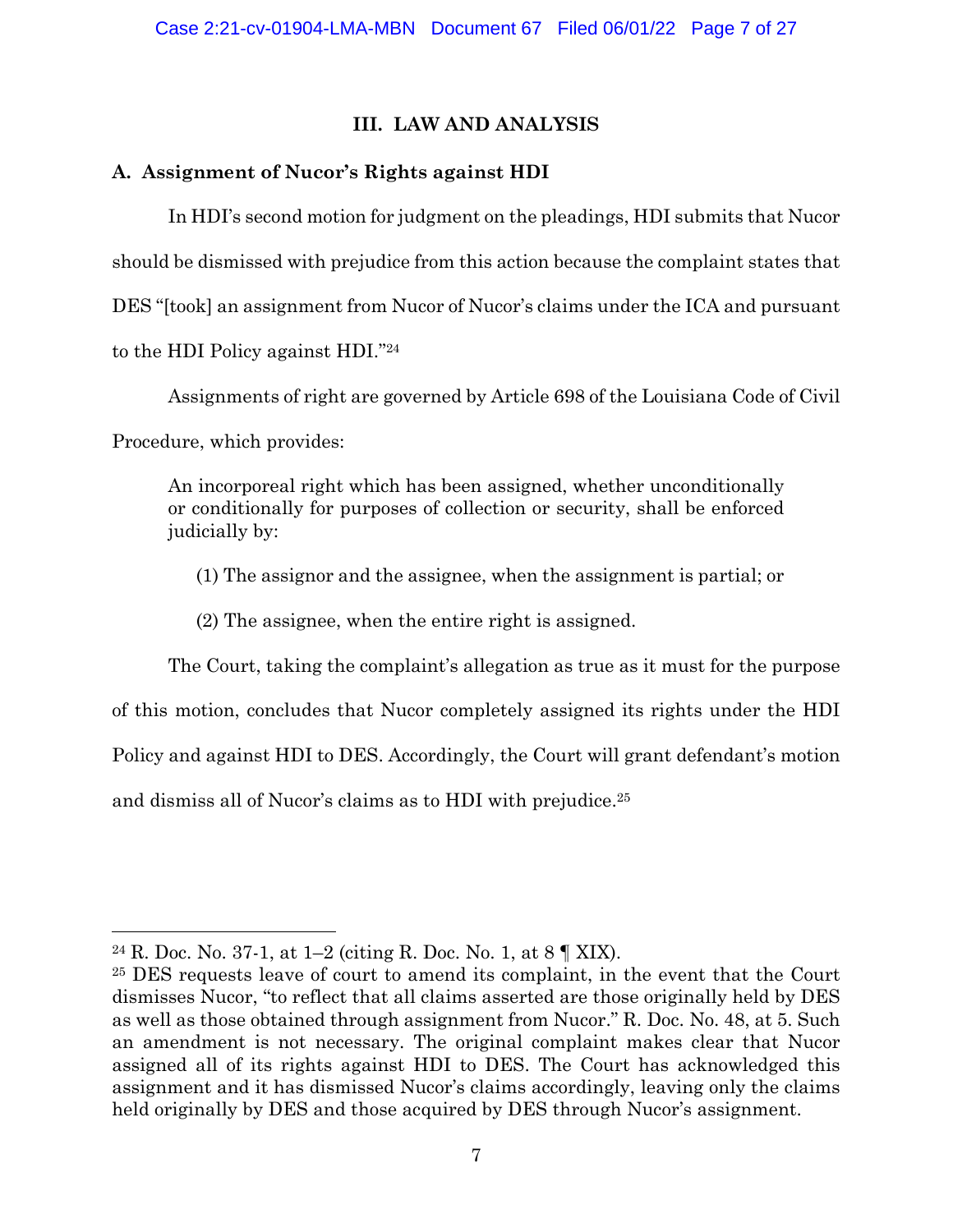# **B. Nucor as an Additional Insured**

HDI recognizes that it is required to pay Nucor's post-tender defense costs because Nucor is an additional insured under the HDI Policy.26 HDI states that it remains willing to reimburse Nucor's post-tender defense costs, and its requested relief in the instant motion reflects its continued willingness to cover these costs.27 However, HDI argues that it is not required to pay Nucor's pre-tender defense costs.28 (As noted above, Nucor assigned its rights against HDI to DES. Accordingly, to the extent that the Court refers to any sum that HDI may owe to Nucor as an additional insured, it is with the understanding that DES now has the exclusive right to recover such a sum.)

Nucor rejected HDI's offer to reimburse pre-tender defense costs.<sup>29</sup> HDI submits that its position is supported by *Gully & Associates, Inc. v. Wausau Insurance Cos.*, 536 So. 2d 816 (La. Ct. App. 1 Cir. 1988). The Court concurs. In *Gully*, the Louisiana Court of Appeals for the First Circuit held that, because "the insurer's duty to provide a defense does not arise until the insurer receives notice of the litigation . . . . [the insurer] is not responsible for the legal fees and costs incurred prior to the notification date." *Id.* at 818 (citing *Moskau v. Ins. Co. of N. America,* 366 So. 2d 1004,

<sup>26</sup> R. Doc. No. 21-1, at 5.

<sup>27</sup> R. Doc. No. 21-1, at 5. The fact that HDI remains willing to pay the post-tender defense costs is not alleged in the complaint or evinced by any of the exhibits properly before the Court in this Rule 12(c) motion. However, in its first motion, HDI has requested that judgment be entered in HDI's favor, limiting its obligations to the post-tender defense costs incurred by Nucor in the Comeaux litigation and dismissing the remainder of plaintiffs' claims with prejudice. R. Doc. No. 21. <sup>28</sup> *Id.*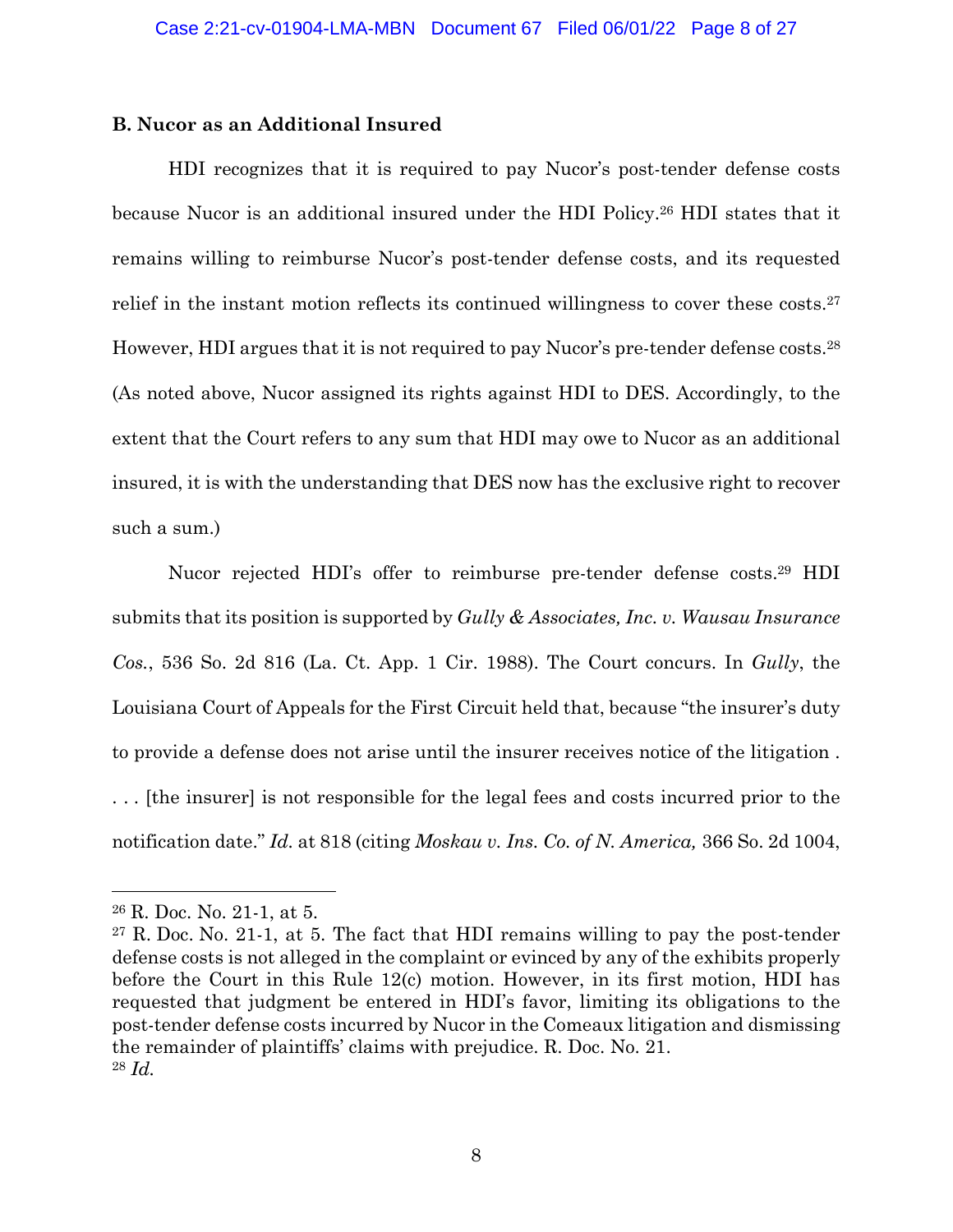#### Case 2:21-cv-01904-LMA-MBN Document 67 Filed 06/01/22 Page 9 of 27

1006 (La. App. 1st Cir. 1978); *accord Adventure Harbor Ests., LLC v. LeBlanc*, No. 13-142, 2014 WL 4084897, at \*4 (E.D. La. Aug. 14, 2014) (Zainey, J.); *Liberty Mut. Ins. Co. v. Jotun Paints, Inc.*, No. 07-3114, 2009 WL 86669, at \*3–4 & n.26 (E.D. La. Jan. 13, 2009) (Africk, J.); *Anco Insulations, Inc. v. Royal Indem. Co.*, No. 07-657, 2010 WL 4394147, at \*2–3 (M.D. La. Nov. 1, 2010); *Transcon. Pipe Line Corp. v. Nat'l Union Fire Ins. Co. of Pittsburgh*, 378 F. Supp. 2d 729, 738–39 (M.D. La. 2005).

Plaintiffs attempt to overcome *Gully* by citing to inapposite cases, such as *Peavey Co. v. M/V ANPA*, 971 F.2d 1168 (5th Cir. 1992), which stand for the proposition that an insurer must show actual prejudice if it alleges late notice as a basis to decline to defend the insured and to deny coverage altogether. *Id.* at 1172.30 Plaintiffs assert that HDI has not alleged actual prejudice in the instant motion. However, as noted above, HDI did not deny coverage to Nucor, but instead only declined Nucor's request for pre-tender defense costs. Therefore, HDI need not show that it suffered actual prejudice due to Nucor's delay in tendering its defense.

Plaintiffs assert that the distinction between the scenarios in *Peavey* and *Gully* is a distinction "without a difference."31 However, it is a distinction that Louisiana courts and the Fifth Circuit have repeatedly made, including in *Gully* and *Peavey* themselves. *See Peavey*, 971 F.2d at 1178 (distinguishing *Gully* because the court in

<sup>30</sup> Plaintiffs also cite to *American Safety & Risk Services, Inc. v. Legion Indemnity Co.*, 153 F. Supp. 2d 869 (E.D. La. 2001) (Barbier, J.), in which the court concluded that the insurer was obligated to pay pre-tender costs after it *denied* coverage to the insured. *Id.* at 878. So too was the case in *Rovira v. LaGoDa, Inc.*, 551 So. 2d 790, 792, 794–95 (La. Ct. App. 5 Cir. 1989). <sup>31</sup> R. Doc. No. 46, at 7.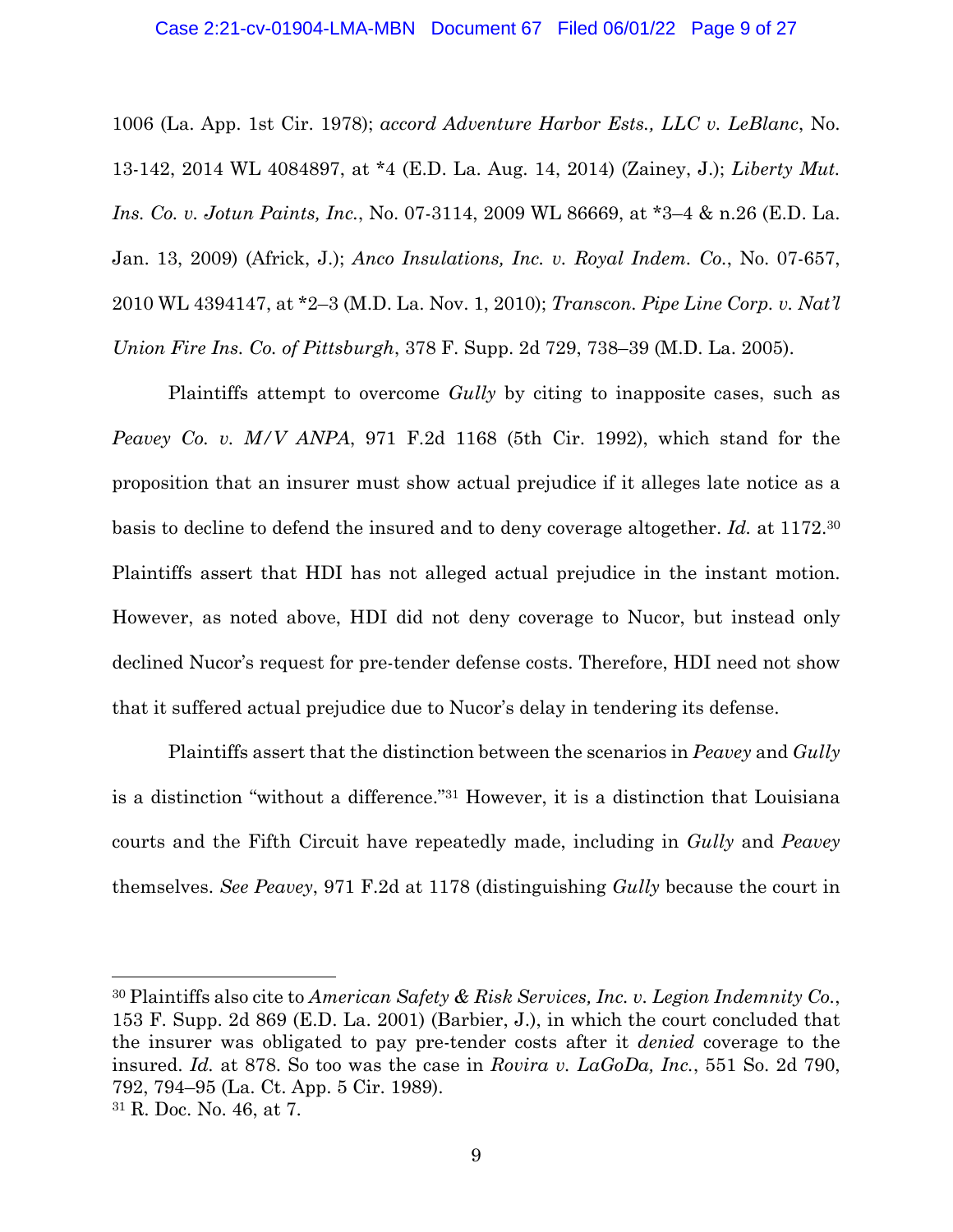*Gully* noted that "the insurer [in *Gully*] was not denying coverage or trying to use the late notification as a basis for denying coverage"); *Gully*, 536 So. 2d at 818 (concluding that "jurisprudence holding that delayed notice of a claim does not relieve the insurer of the obligation to provide coverage and to defend" did not "dispose[] of the matter before [the court] since [the insurer was] not denying coverage or trying to use the late notification as a basis for denying coverage").

In addition to the arguments outlined above, plaintiffs emphasize the fact that emails obtained during discovery purportedly demonstrate that HDI was aware of HDI's potential duty to defend Nucor in the Comeaux action as early as August 24, 2018—long before Nucor tendered its defense to DES on May 10, 2019.32 Plaintiffs seem to imply that this manner of notice—i.e., learning of a potential duty to defend from a source other than the insured—is sufficient to render HDI responsible for defense costs starting from the time of receiving said notice. However, plaintiffs offer no support for this contention, whether by reference to the language of the HDI Policy or relevant caselaw.

The language of the HDI Policy repeatedly indicates that the insured must notify HDI regarding legal actions or occurrences that may give rise to liability. For

<sup>32</sup> *Id.* at 8–10 (citing R. Doc. Nos. 46-5, 46-6). The Court would need to convert the instant motion into a motion for summary judgment in order to consider such discovery materials, because they were not referred to in, nor attached to, the complaint. Fed. R. Civ. P. 12(d); *see also, e.g.*, *Allen*, 812 F. App'x at 189 (citing *Sullivan v. Leor Energy, LLC*, 600 F.3d 542, 546 (5th Cir. 2010)). However, for reasons set forth immediately below, these materials would not alter the Court's analysis, even if they were properly before the Court. Accordingly, the Court declines to consider the materials.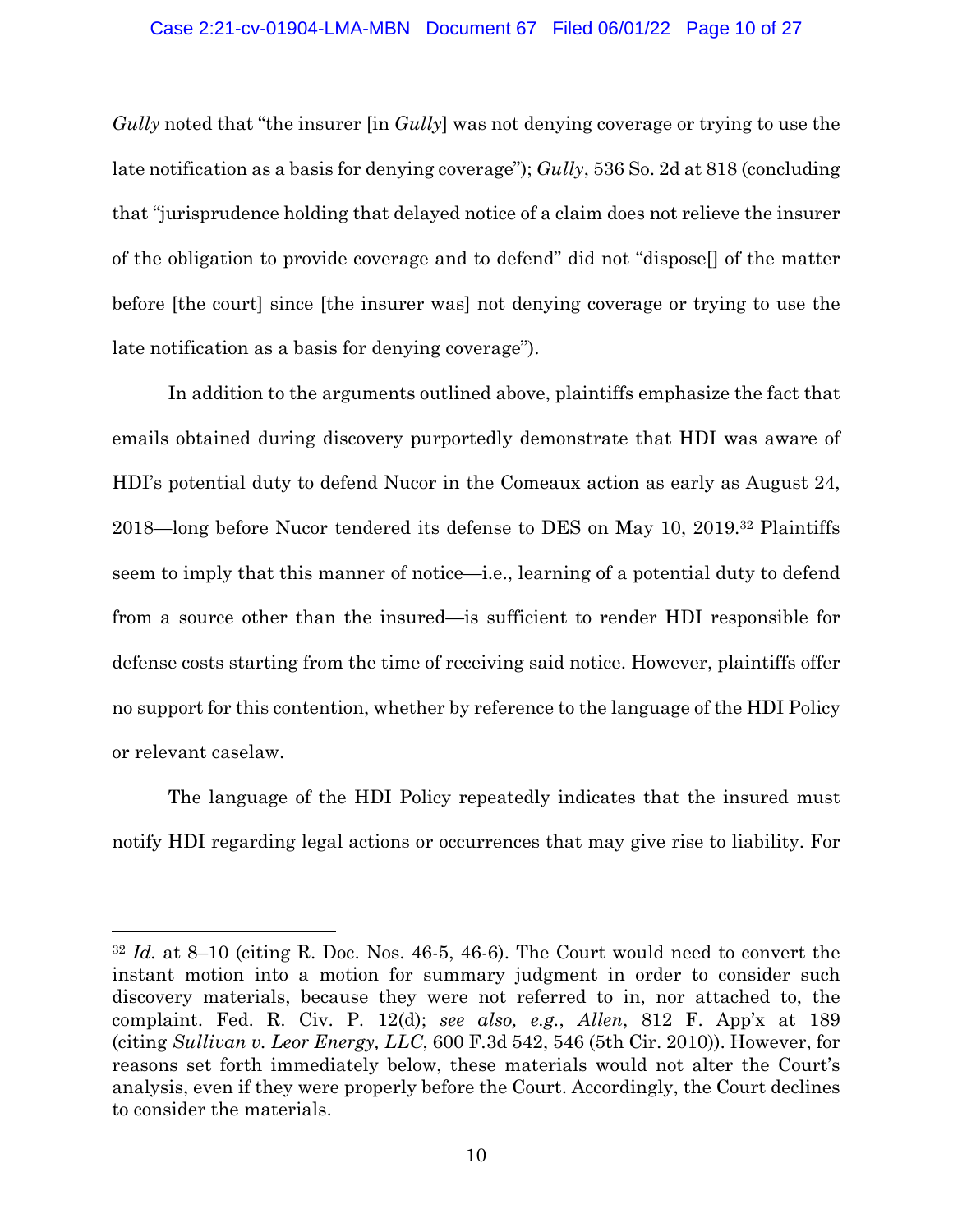#### Case 2:21-cv-01904-LMA-MBN Document 67 Filed 06/01/22 Page 11 of 27

instance, the HDI Policy states that the insured "must see to it that [HDI is] notified as soon as practicable of an 'occurrence' or an offense which may result in a claim."33 The Policy further states that, "[i]f a claim or 'suit' is brought against any insured, [the insured] must . . . [n]otify [HDI] as soon as practicable."34 The Policy reiterates that the insured "must see to it that [HDI] receive[s] *written* notice of the claim or 'suit' as soon as practicable," and that the insured must "*[i]mmediately* send [HDI] copies of any demands, notices, summonses or legal papers received in connection with the claim[.]"<sup>35</sup>

Additionally, the HDI Policy states that "[n]o insured will, *except at that insured's own cost*, voluntarily make a payment, assume any obligation, or incur any expense, other than for first aid, without [HDI's] consent."36 In *Adventure Harbor Estates, LLC v. LeBlanc*, No. 13-142, 2014 WL 4084897 (E.D. La. Aug. 14, 2014) (Zainey, J.), the court considered a similar policy provision. *Id.* at \*4. The court observed that, in light of the fact that the insured waited approximately a year to notify the insurer that an action had been filed against the insured—as is also the case in the instant action37—there was "no argument to be made in this case that exigencies forced the [insured] to incur expenses to defend the suit before [the

<sup>33</sup> R. Doc. No. 1-2, at 16.

<sup>34</sup> *Id.*

<sup>35</sup> *Id.* (emphasis added).

<sup>36</sup> *Id.* (emphasis added).

<sup>37</sup> *See* R. Doc. No. 1, at 3 ¶¶ VIII, IX (alleging that the Comeaux action was filed on May 10, 2018, and that Nucor tendered its defense to counsel appointed by HDI to represent DES on May 10, 2019). As noted *supra*, n.11, Nucor tendered its defense to DES, rather than HDI.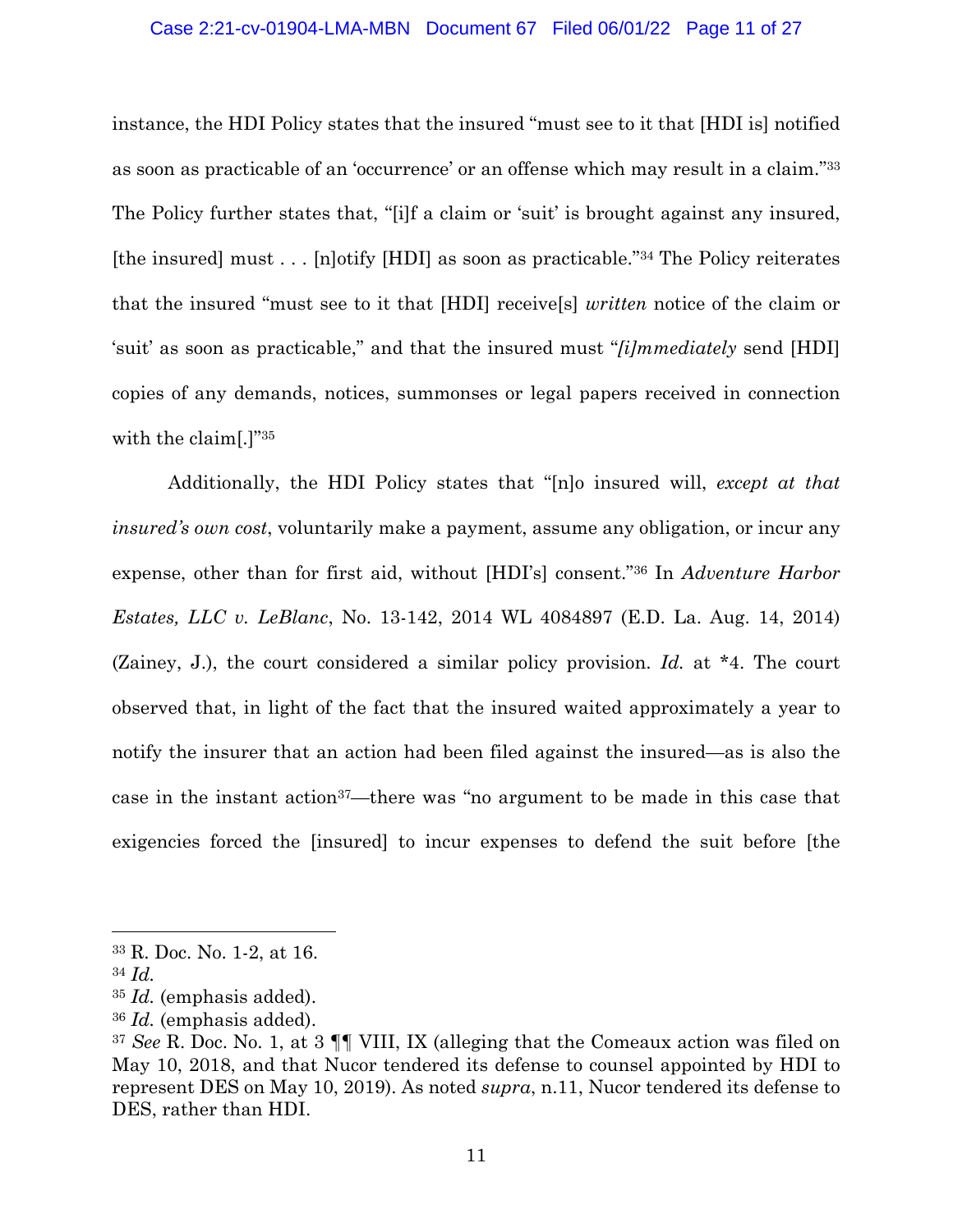#### Case 2:21-cv-01904-LMA-MBN Document 67 Filed 06/01/22 Page 12 of 27

insurer] could step in to provide a defense." *Id.* The court noted that it was the insured's prerogative to retain the attorney of their choice before notifying the insurer of the action, "but under the clear terms of the policy they had to exercise that prerogative at their own cost." *Id.* Accordingly, the court concluded that the insurer was not required to reimburse the insured's pre-notice defense costs. *Id.*

The Fifth Circuit's analysis in *Ingalls Shipbuilding v. Federal Insurance Co.*, 410 F.3d 214 (5th Cir. 2005), is also instructive on this issue.38 In *Ingalls*, the court concluded that an insurance company was only obligated to reimburse the insured's defense costs starting on the date upon which the insurance company became aware of the insured's letter demanding a defense, and not before. *Id.* at 227. The court reached this conclusion even though the insurance company, prior to receiving the insured's demand letter, "was not only aware of the [underlying tort] suit, but participated actively in the settlement proceedings as counsel for [another insured party]." *Id.* The court reasoned that the insured entity, which was a corporation, was "a sophisticated party and, as such, could have been expected to request a defense under the policy if it had desired one." *Id.* Further, "it would be absurd to require an insurance company to force itself on such a sophisticated party if its services have not been requested." *Id.* Accordingly, the Court concludes that HDI is not obligated to reimburse the pre-tender defense costs of its insureds or additional insureds, including Nucor.

<sup>38</sup> The court applied Texas law in this case, but its analysis remains persuasive.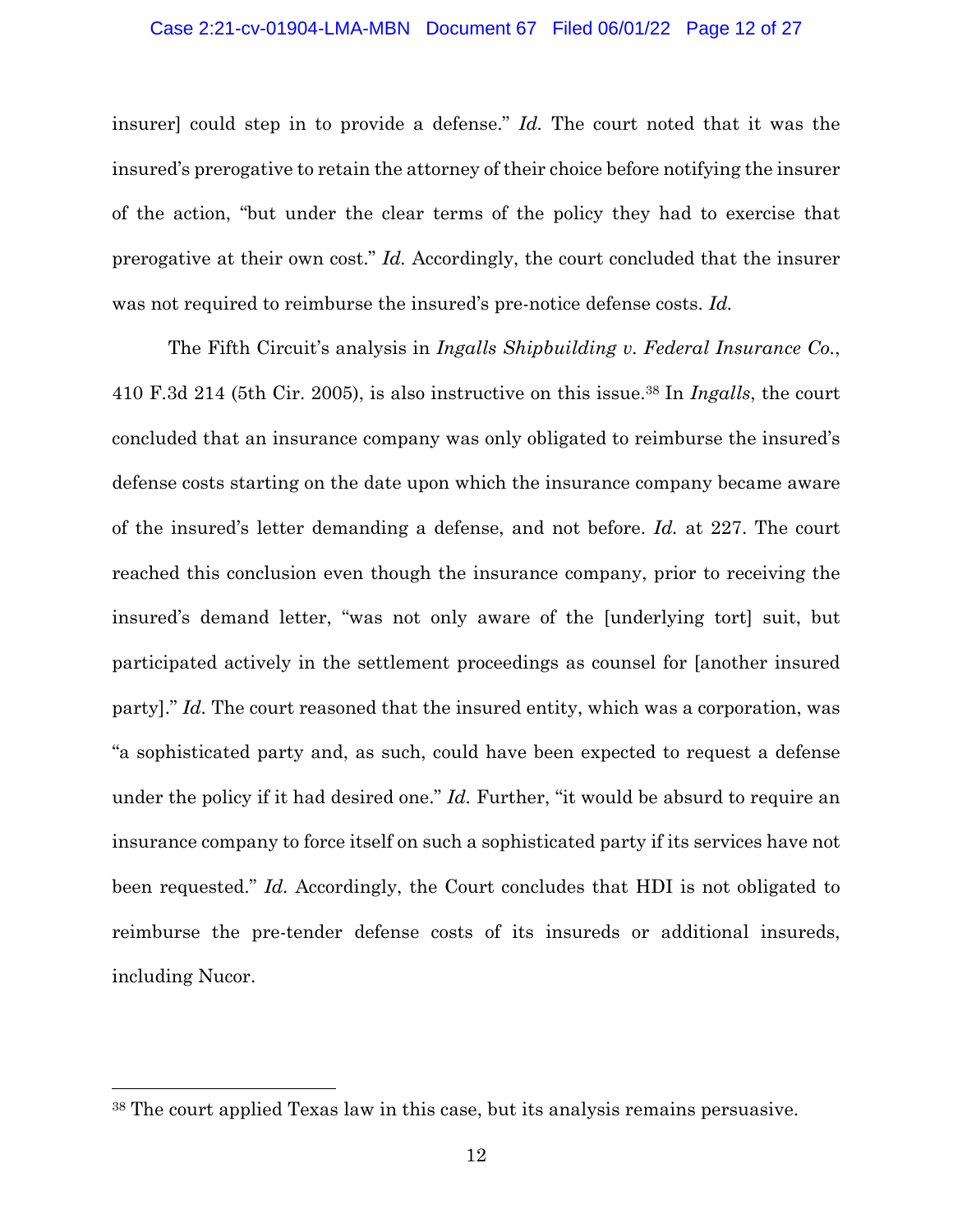# **C. Contractual Liability Coverage**

## *1. Nucor's Defense Costs*

Whereas an insurer's duty to defend does not arise until the insurer receives notice or tender, the same principle does not apply to indemnitors, such as DES. *See, e.g.*, *Bollinger Marine Fabricators, LLC v. Marine Travelift, Inc.*, No. 14-1743, 2015 WL 4937839, at \*10 (E.D. La. Aug. 18, 2015) (Vance, J.) (noting the distinction between insurers and indemnitors on this issue and concluding that the indemnitor must reimburse pre-tender defense costs). "[T]he general rule is that an indemnitee is not required to provide notice, let alone tender a defense, to the indemnitor under an indemnification contract, unless the contract itself requires notification or tender of defense." *Id.* (quoting *Smithson v. Wolfe*, 1999 WL 33656866, at \*4 (N.D. Iowa Jul. 19, 1999)). The ICA's indemnity provision provides no notice requirement, and the Court will not impute one. *See id.* (citing *Fontenot v. Mesa Petroleum Co.*, 791 F.2d 1207, 1221 (5th Cir. 1986)).

Thus, while Nucor is not entitled to reimbursement of pre-tender defense costs by virtue of being an additional insured under the HDI Policy, there remains the issue of whether DES is entitled to recover its payment of Nucor's pre- and post-tender defense costs from HDI, pursuant to the contractual liability provision of the HDI policy. Plaintiffs submit that this settlement payment falls within the contractual liability coverage of the HDI Policy, while HDI contends that it does not.<sup>39</sup>

<sup>39</sup> R. Doc. No. 21-1, at 11–13; R. Doc. No. 46, at 10.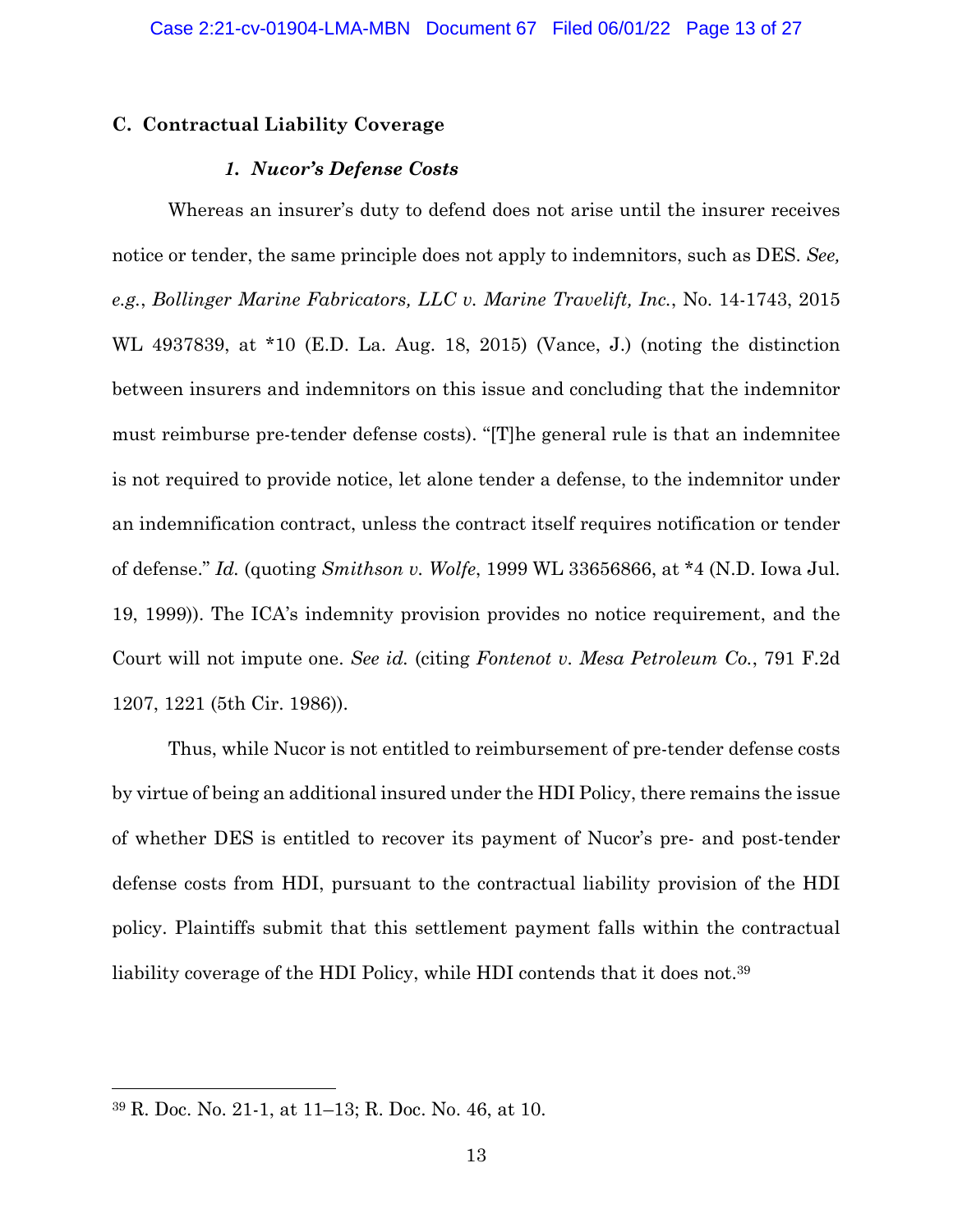The HDI Policy's exception to the exclusion pertaining to contractual liability

(in other words, the section setting forth the conditions under which contractual

liability is covered by the Policy) states, in relevant part:

# **2. Exclusions**

This insurance does not apply to:

. . . .

# **b. Contractual Liability**

"Bodily injury" or "property damage" for which the insured is obligated to pay damages by reasons of the assumption of liability in a contract or agreement. This exclusion does not apply to liability for damages:

- (1) That the insured would have in the absence of the contract or agreement; or
- (2) Assumed in a contract or agreement that is an "insured contract" . . . . Solely for the purposes of liability assumed in an "insured contract", *reasonable attorneys' fees and necessary litigation expenses incurred by or for a party other than an insured* are deemed to be damages because of "bodily injury" or "property damage", provided;
	- (a) Liability to such party for, or for the cost of, that party's defense has also been assumed in the same "insured contract"; and
	- (b) Such attorney fees and litigation expenses are for defense of that party against a civil or alternative dispute resolution proceeding in which damages to which this insurance applies are alleged.<sup>40</sup>

The HDI Policy further provides that "[t]he word 'insured' means any person or organization qualifying as such under Section II – Who Is An Insured."41 Section II was amended by subsequent endorsement,<sup>42</sup> which states:

 $40$  R. Doc. No. 1-2, at 7 (emphasis added).

<sup>41</sup> *Id.* at 6.

<sup>42</sup> *Id.* at 29–30 (Endorsement Form CG 20 10 04 13).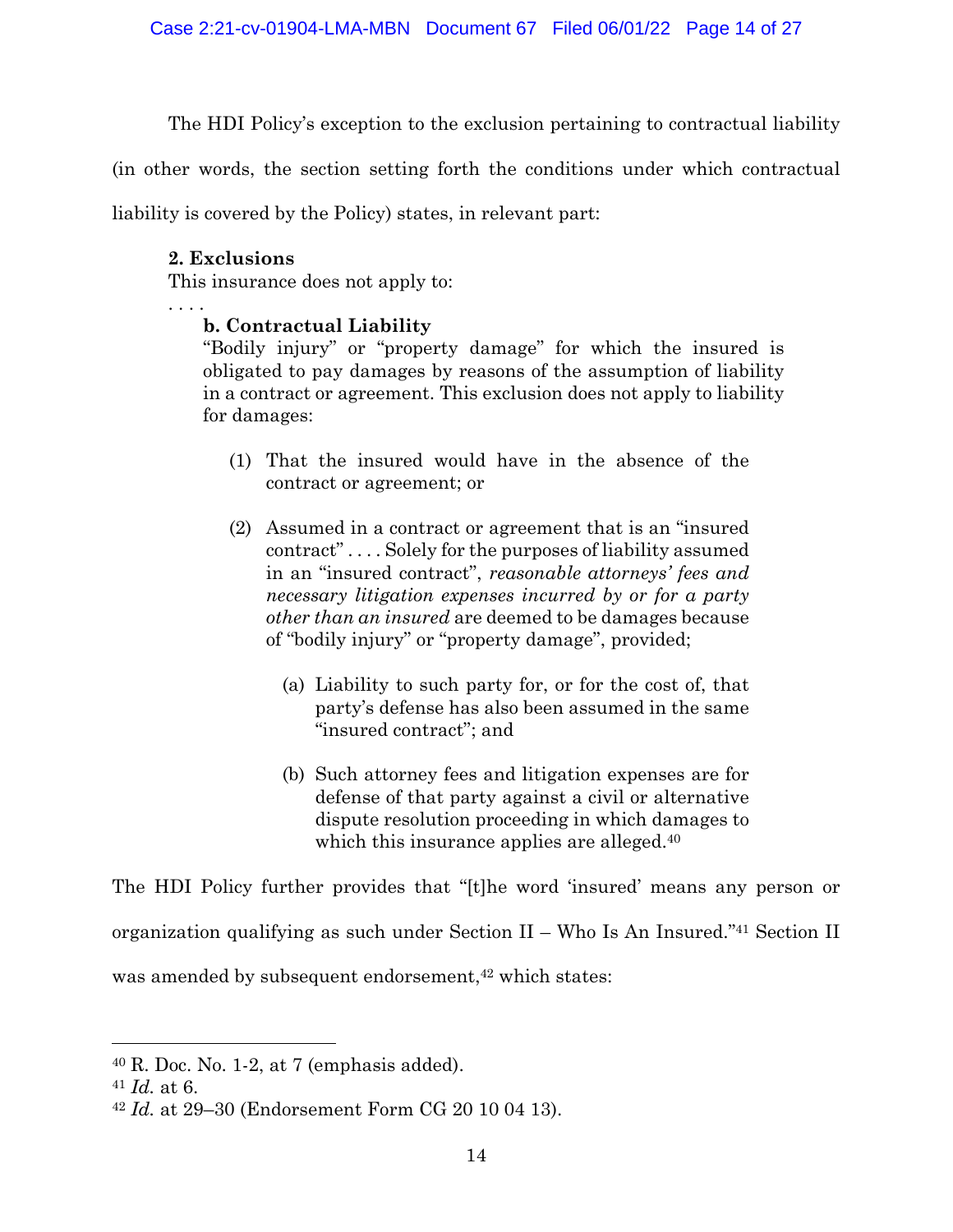**A. Section II – Who is an Insured** is amended to include as an *additional insured* the person(s) or organization(s) shown in the Schedule, but only with respect to liability for "bodily injury", "property damage" or "personal and advertising injury" caused, in whole or in part, by:

1. Your acts or omissions; or

2. The acts or omissions of those acting on your behalf;

in the performance of your ongoing operations for the additional insured(s)  $\ldots$ .<sup>43</sup>

The Schedule contained in this endorsement states that the additional insured person(s) or organization(s) are those that are "required by written contract."44 The parties agree that this endorsement had the effect of adding Nucor as an additional insured under the HDI Policy.45

HDI does not dispute that the ICA is an "insured contract" within the meaning of the contractual liability provision.46 However, HDI disputes that the contractual liability provision requires HDI to reimburse DES for its settlement of Nucor's defense costs in the Comeaux action.47

In support, HDI notes that the contractual liability provision states, in relevant part, that the Policy extends to "reasonable attorneys' fees and necessary litigation expenses incurred by or for a party *other than an insured*."48 HDI submits

<sup>43</sup> *Id.* at 29 (emphasis added).

<sup>44</sup> *Id.*

<sup>45</sup> *See, e.g.*, R. Doc. No. 1, at 2 ¶ VI; R. Doc. No. 21-1, at 5 & n.14; R. Doc. No. 46, at 17 (citing R. Doc. No. 1-6, at 4).

<sup>46</sup> R. Doc. No. 21-1, at 9.

<sup>47</sup> *Id.*

<sup>48</sup> *Id.* at 11 (citing R. Doc. No. 1-2, at 7) (emphasis added).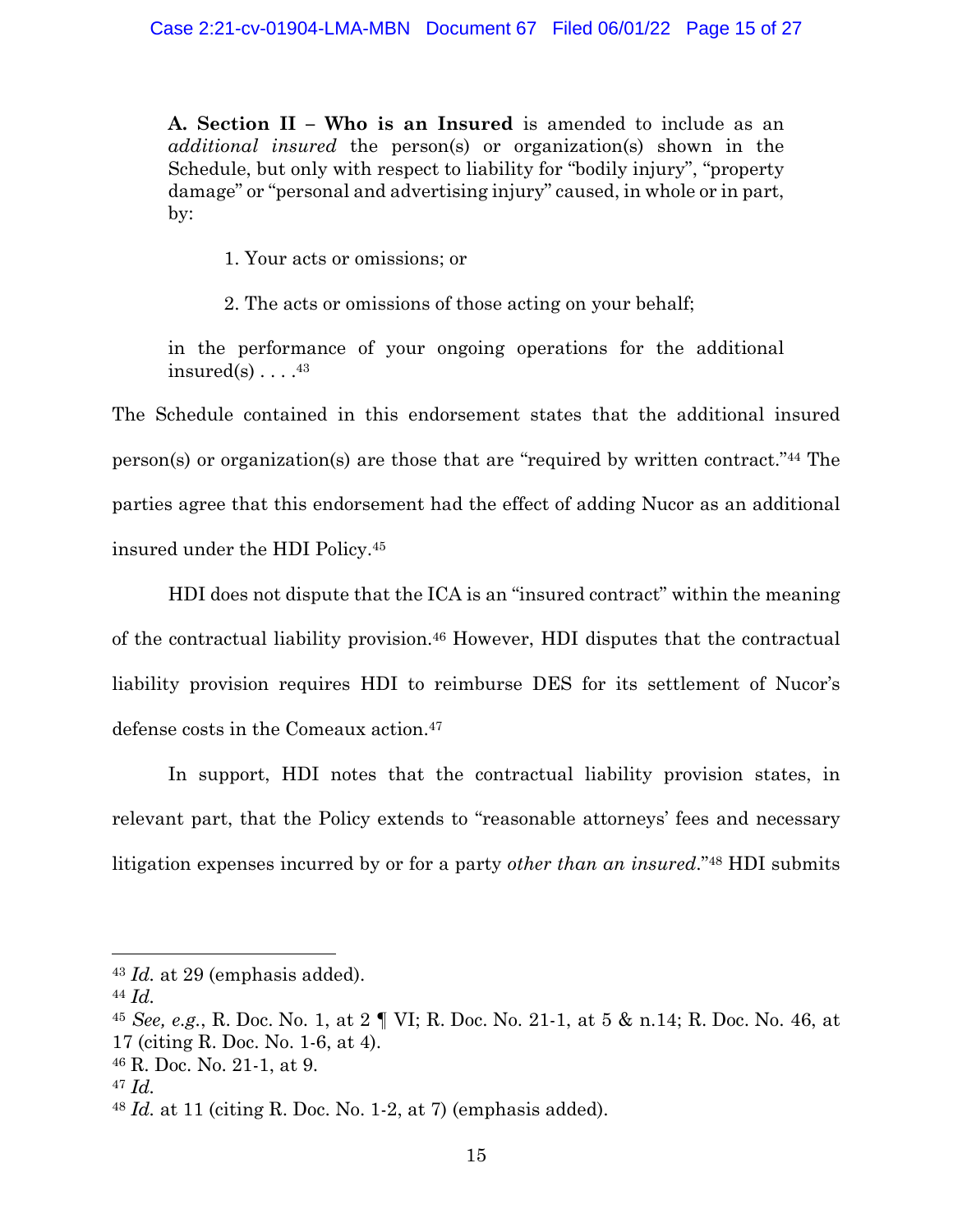#### Case 2:21-cv-01904-LMA-MBN Document 67 Filed 06/01/22 Page 16 of 27

that, because Nucor is an insured under the policy, its attorney's fees and costs in the Comeaux litigation are expressly exempted from contractual liability coverage.49

Plaintiffs assert that this provision does not apply to Nucor, because "as an 'additional insured' under the HDI Policy, Nucor was not 'an insured', as defined by the HDI Policy."50 In support of this interpretation, plaintiffs cite to "Section II – Who is An Insured," which does not include "additional insureds" in the definition of "insureds."51 However, plaintiffs omit mention of the endorsement that, as noted above, amended Section II to include additional insureds within the definition of insureds.52 Thus, under the express language of the contractual liability provision, HDI is not required to reimburse DES for Nucor's pre- or post-tender defense costs in the Comeaux litigation.

Although the language of the policy provides a sufficient basis to conclude that HDI is not required to reimburse DES for its settlement of Nucor's defense costs, the Court will address HDI's additional argument that it is not required to reimburse DES because DES unilaterally settled with Nucor in violation of the HDI Policy.53 The Policy provides, in pertinent part:

<sup>49</sup> *Id.* at 12.

<sup>50</sup> R. Doc. No. 46, at 19. Plaintiffs raise this argument with respect to whether plaintiffs are entitled to attorney's fees and costs arising from the prosecution of the instant action, rather than with respect to the recovery of defense costs arising from the Comeaux litigation. However, because plaintiff's interpretation presumably applies to the issue of defense costs, the Court addresses it here.

<sup>51</sup> *Id.* at 18–19 (citing R. Doc. No. 1-2, at 6).

<sup>52</sup> R. Doc. No. 1-2, at 29. Of course, plaintiffs are aware of this endorsement, because they cite it for the proposition that Nucor is an additional insured under the Policy. *See, e.g.*, R. Doc. No. 1, at 2 ¶ VI; R. Doc. No. 46, at 2. <sup>53</sup> R. Doc. No. 21-1, at 9–11.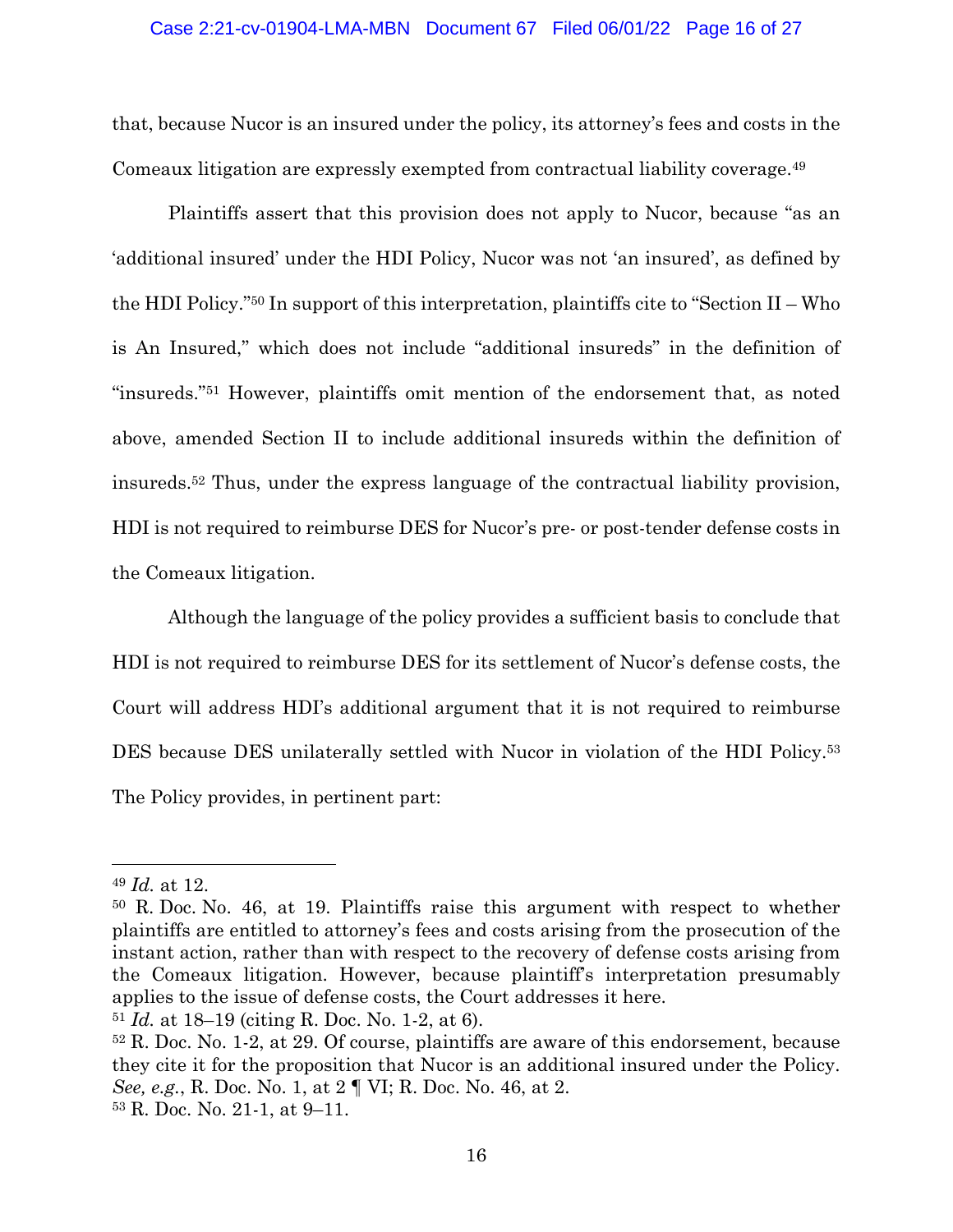No insured will, except at that insured's own cost, voluntarily make a payment, assume any obligation, or incur any expense, other than for first aid, without our consent.54

In support, HDI cites *Ortiz v. MeadWestvaco Corp.*, 274 So. 3d 158 (La. Ct. App. 3 Cir. 2019), wherein the court, considering a similar consent-to-settle provision, observed that "liability must be determined either by a court or by the claimant, the [insurance] company, and the insured jointly." *Id.* at 168 (quoting *Rosenthal v. Sec. Ins. Grp. of New Haven*, 205 So. 2d 816, 817–18 (La. Ct. App. 1 Cir. 1967). Further, the court noted that there were "no provisions of the policy under which the insured has any right to make any determination as to his own liability. His fear as to being the subject of a civil suit is groundless since the company is obligated to defend any suit filed against him[.]" *Id.* (quoting *Rosenthal*, 205 So. 2d at 817–18).

Plaintiffs counter that the instant matter falls within several exceptions to this consent-to-settle rule.55 As noted in *Ortiz*, "Louisiana courts have declined to enforce consent-to-settle and no-action clauses in certain situations, such as when (1) the insurer "wrongfully refuses to defend its insured," or "(2) the insurer 'denies coverage where there is coverage, or unjustifiably delays settlement, forcing the insured to settle separately.'" *Id.* at 168–69 (first quoting *Arceneaux v. Amstar Corp.*, 66 So. 3d 438, 452 (La. 2011), then quoting *Emile M. Babst Co., Inc. v. Nichols Constr. Corp.*, 488 So. 2d 699, 703 (La. Ct. App. 1 Cir. 1986)). The central thrust of these exceptions is that the insurer was wrongful or unjustified in denying coverage. Because the

<sup>54</sup> *Id.* at 9 (citing R. Doc. No. 1-2, at 16).

<sup>55</sup> R. Doc. No. 46, at 13.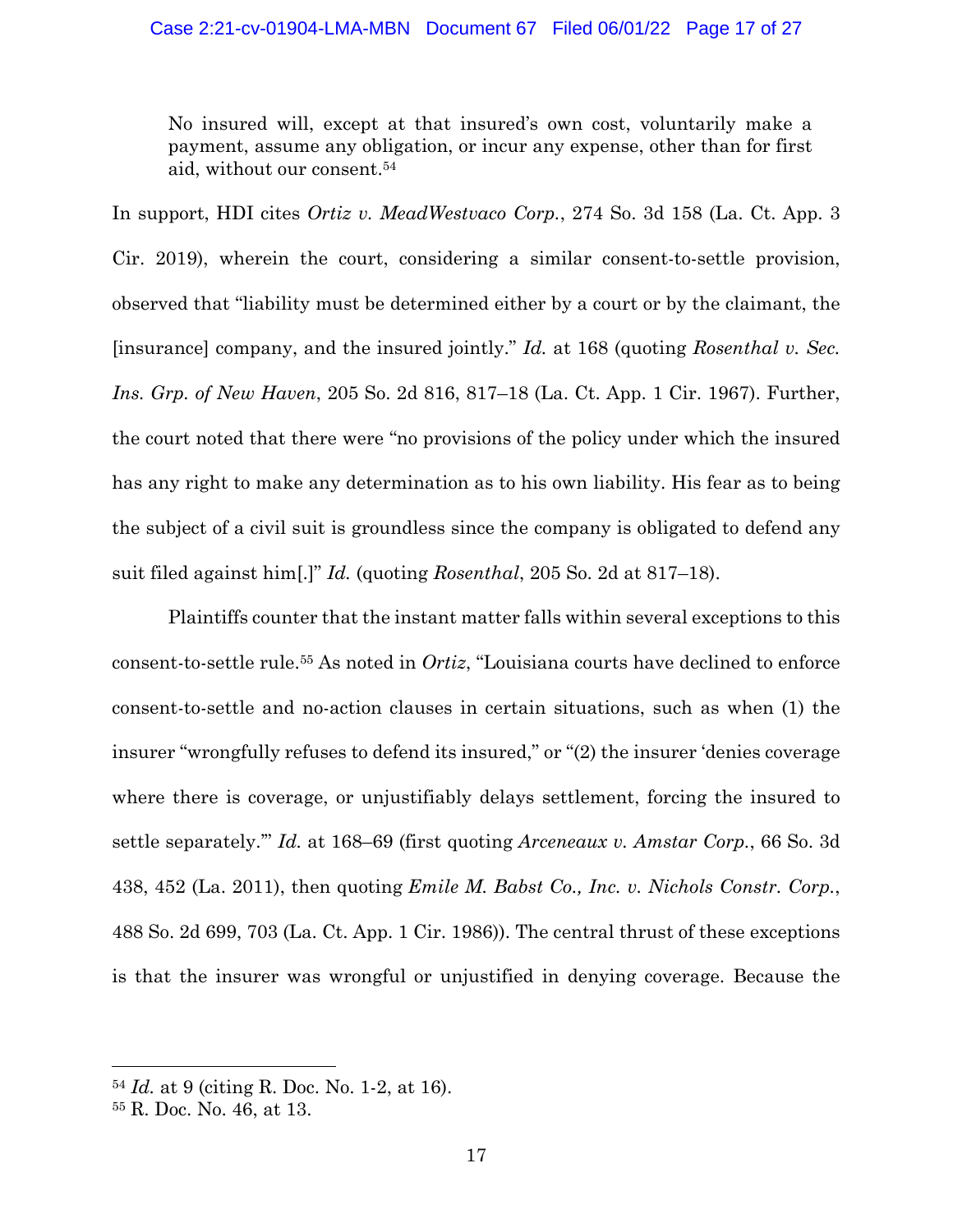Court concurs with HDI's interpretation of the Policy, the Court also concludes that HDI's conduct was not wrongful or unjustified, and thus that these exceptions do not apply.

## *2. Nucor's Prosecution Costs*

The ICA provides, in relevant part, that DES must indemnify Nucor for attorney's fees and expenses "incurred [by Nucor] in enforcing [DES's] indemnification obligations."56 Plaintiffs argue that "[p]ursuant to the indemnity provisions of the ICA, Nucor is entitled to recover from HDI the attorney's fees and costs incurred in prosecuting this action[.]"57

The Court's analysis with respect to whether the contractual liability provision covers DES's reimbursement of Nucor's defense costs in the Comeaux litigation, applies with equal weight to the issue of whether the provision covers Nucor's costs in prosecuting this action. The Policy's exclusion of "attorneys' fees and necessary litigation expenses incurred by or for ... an insured" is not limited to defense costs.<sup>58</sup>

Further, even if the contractual liability provision did not exclude an insured's litigation fees and costs, DES would not be entitled to recover Nucor's prosecution costs under Louisiana law. In *Steptore v. Masco Construction Co.*, 643 So. 2d 1213 (La. 1994), the Louisiana Supreme Court observed that, "[g]enerally, if the insured

<sup>56</sup> R. Doc. No. 1-3, at 5.

 $57$  R. Doc. No. 1, at 9 | XIII. The Court notes that this paragraph of the complaint is in error. The ICA is between Nucor and DES, and thus, Nucor is entitled to recover prosecution fees from DES, and not from HDI. However, there remains the question of whether DES, having settled Nucor's claims for prosecution fees pursuant to the ICA, is entitled to reimbursement from HDI for this settlement payment, pursuant to the contractual liability provision of the HDI Policy. <sup>58</sup> R. Doc. No. 1-2, at 7.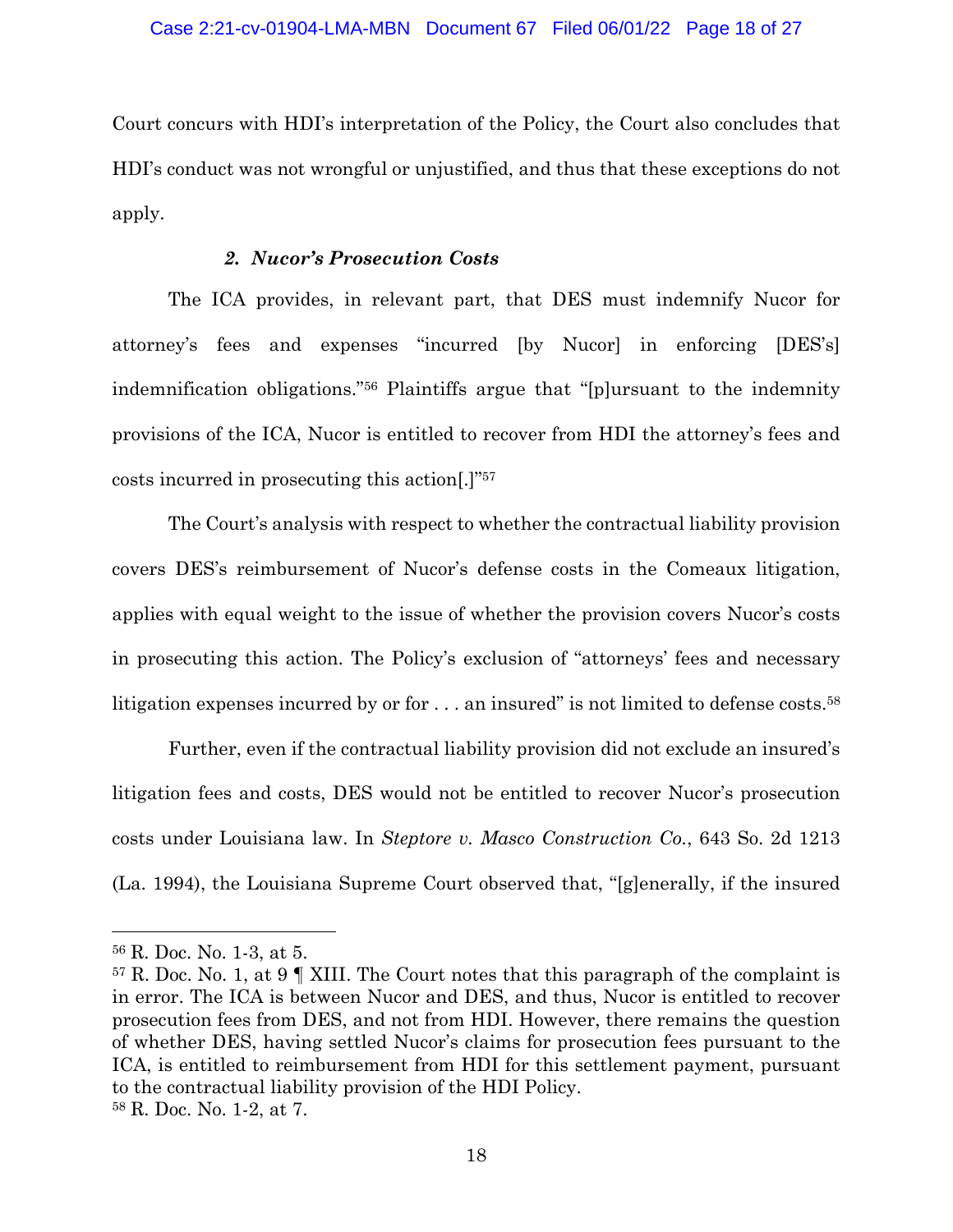#### Case 2:21-cv-01904-LMA-MBN Document 67 Filed 06/01/22 Page 19 of 27

hires an attorney to represent him in coverage disputes, he will have to bear those costs himself," unless the insurance contract or a statute provides for recovery of such costs. *Id.* at 1218. Accordingly, the court held that the insured was not entitled to recover prosecution costs. *Id. Accord Monaghan v. United Rentals*, 2012 WL 832284, at \*1–3 (M.D. La. Mar. 9, 2012). In this case, while the ICA provides for the recovery of prosecution costs, the HDI Policy does not. Therefore, while Nucor is entitled to recover such fees from DES pursuant to the ICA, Nucor is not entitled to recover prosecution fees from HDI pursuant to the Policy. Nor is DES entitled to seek reimbursement from HDI, pursuant to the Policy, for DES's settlement payment of Nucor's prosecution fees.

# **D. Waiver**

As stated above, the Court concludes that HDI is not required to reimburse Nucor's pre-tender defense or prosecution costs. However, there remains the question of whether HDI, through its conduct and correspondences pertaining to this matter, can be deemed to have waived its defenses as to reimbursement of pre-tender defense and prosecution costs.

"Waiver occurs when there is an existing right, a knowledge of its existence and an actual intention to relinquish it or conduct so inconsistent with the intent to enforce the right as to induce a reasonable belief that it has been relinquished." *Steptore v. Masco Const. Co.*, 643 So. 2d 1213, 1216 (La. 1994). "Reliable proof of waiver is necessary, and the burden is on the party claiming waiver to establish its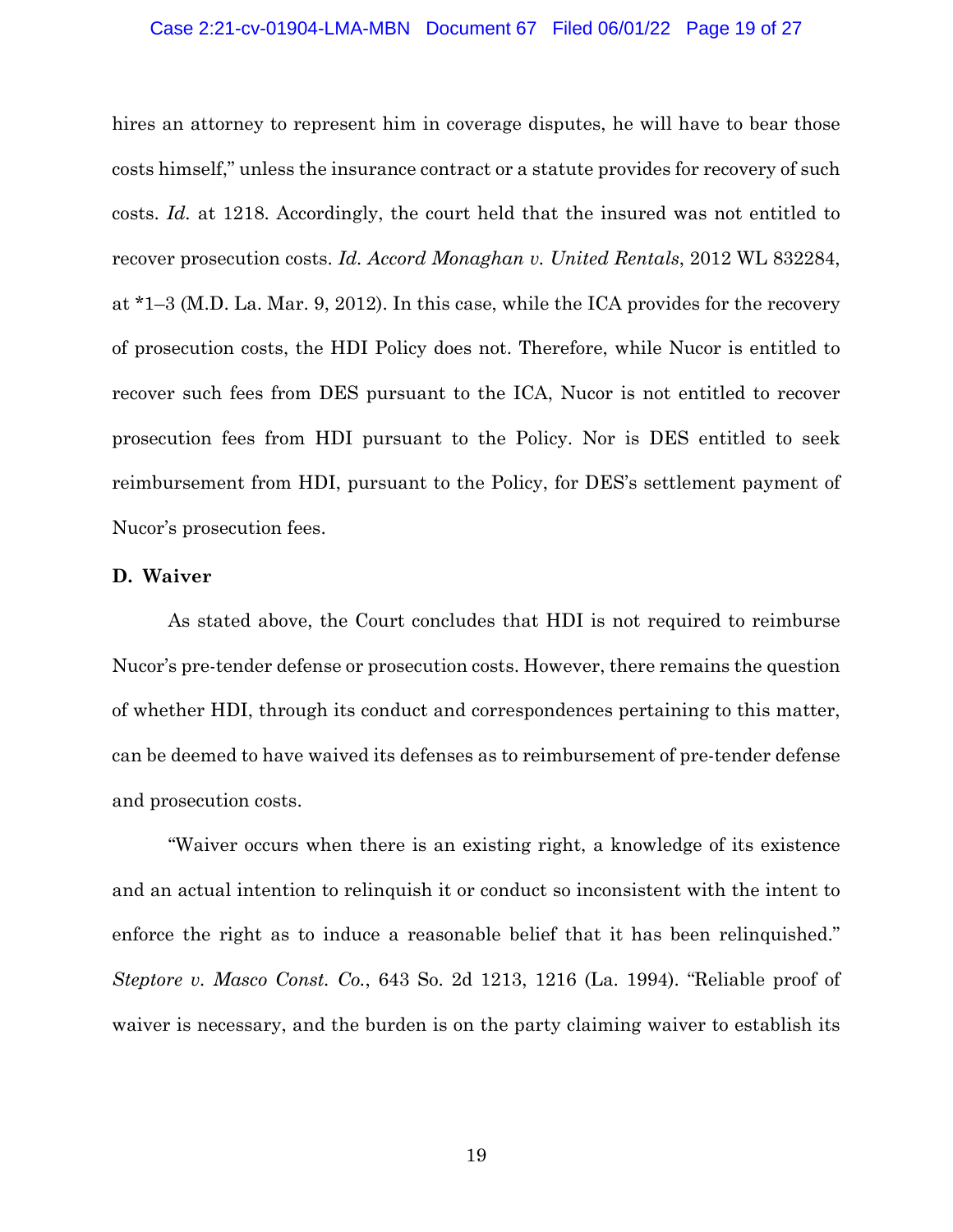existence." *FDIC v. Duffy*, 47 F.3d 146, 150 (5th Cir. 1995) (citing *Tate v. Charles Aquillard Ins. & Real Est., Inc.*, 508 So. 2d 1371, 1375 (La. 1987)).

First, the Court must determine whether HDI waived its argument that it is not required to reimburse its insured's pre-tender defense costs. Plaintiffs argue that HDI waived this argument because its January 2020 reservation of rights letter states that HDI will defend Nucor, but it does not state that it will not reimburse Nucor's pre-tender defense costs.<sup>59</sup> HDI argues, in general, that it "did not intentionally relinquish any right to act in conformity with the policy and Louisiana law."60 The Court concludes that HDI's omission of an explicit distinction between pre- and post-tender defense costs does not rise to the level of intentional waiver, especially considering the caselaw establishing that insurers are not required to reimburse the insured's pre-tender defense costs.

Next, the Court must consider whether HDI waived its argument that the contractual liability provision excludes legal costs incurred by or for an insured. The Court's analysis on this issue is complicated by the fact that the parties have often comingled their arguments pertaining to the "additional insured" and "contractual liability" provisions both prior to, and during, this litigation. For instance, Nucor tendered its demand for defense and indemnification to DES, rather than HDI.61 In its tender letter, Nucor refers only to the ICA between Nucor and DES as the basis

<sup>59</sup> R. Doc. No. 62, at 7.

<sup>60</sup> R. Doc. No. 63, at 3.

<sup>61</sup> R. Doc. No. 1-5.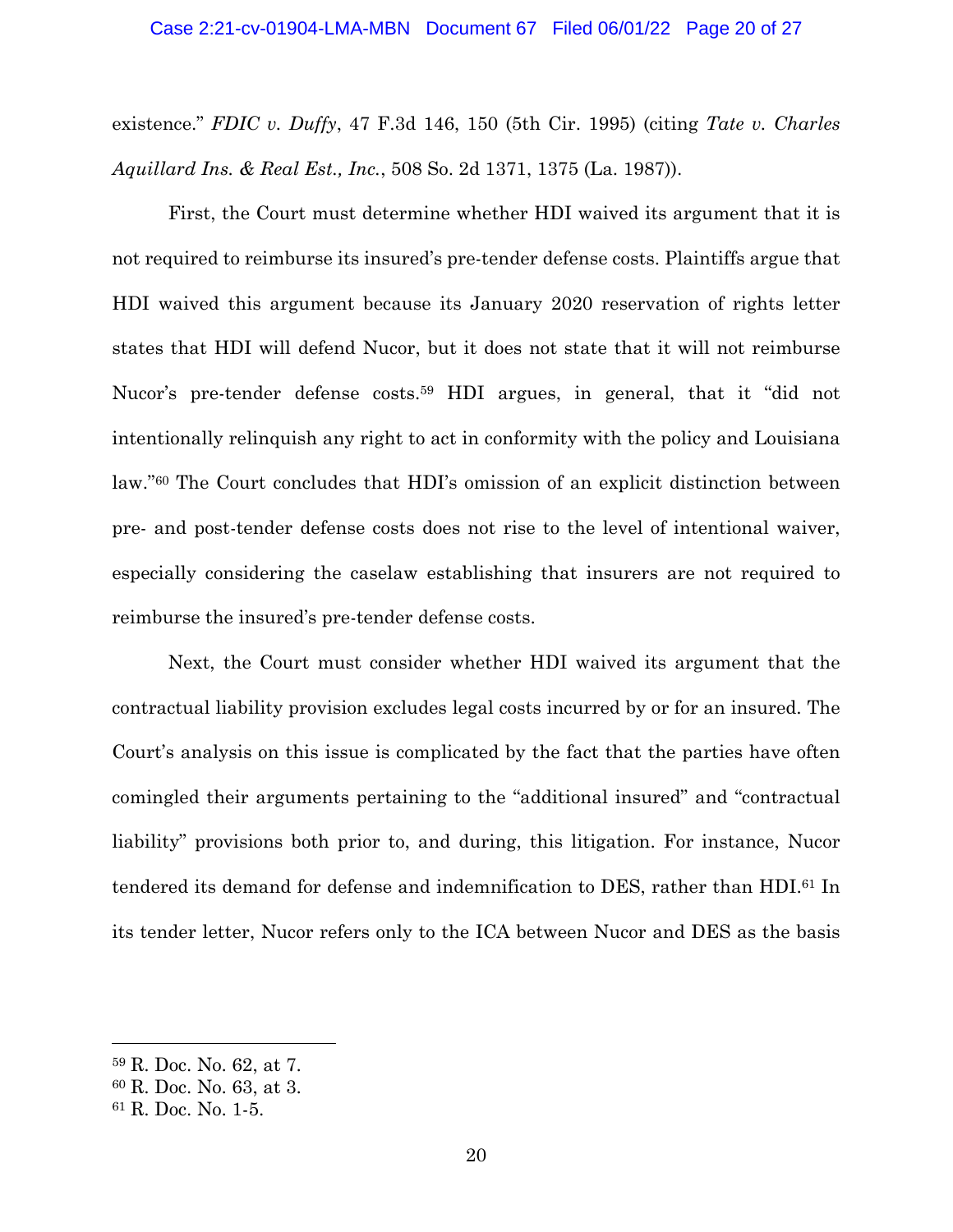#### Case 2:21-cv-01904-LMA-MBN Document 67 Filed 06/01/22 Page 21 of 27

for its demand.62 The letter does not refer to HDI or the HDI Policy. There is no indication that Nucor, in its capacity as an additional insured under the HDI Policy, ever directly tendered its defense to HDI. The parties have not explained how or when the letter was eventually transmitted to HDI, although they note that DES was represented by counsel appointed by HDI when it received Nucor's tender letter.63

The next correspondence referenced in the complaint is HDI's January 2020 reservation of rights letter, which is addressed to counsel for Nucor.64 The letter appears to indicate that a copy of the letter was provided to DES.65 In the letter, HDI states that it is in receipt of Nucor's tender of the Comeaux matter to DES.<sup>66</sup> HDI states that "Nucor's request for defense and indemnity . . . is based on a contract between [ ] Nucor and DES as well as the commercial general liability policy HDI issued to DES."67 HDI acknowledges both that Nucor is an additional insured under the HDI Policy and that the ICA "falls within" the Policy's exception to the contractual liability exclusion. The letter includes excerpts of the relevant provisions.<sup>68</sup> In the letter, HDI states that it will defend Nucor, and it also states that its indemnification of Nucor is subject to certain reservations.69

<sup>62</sup> *Id.*

<sup>63</sup> R. Doc. No. 1, at 3 ¶ IX.

<sup>64</sup> R. Doc. No. 1-6.

<sup>65</sup> *Id.* at 5.

<sup>66</sup> *Id.* at 1.

<sup>67</sup> *Id.*

<sup>68</sup> *Id.* at 2–5.

<sup>69</sup> *Id.* at 1.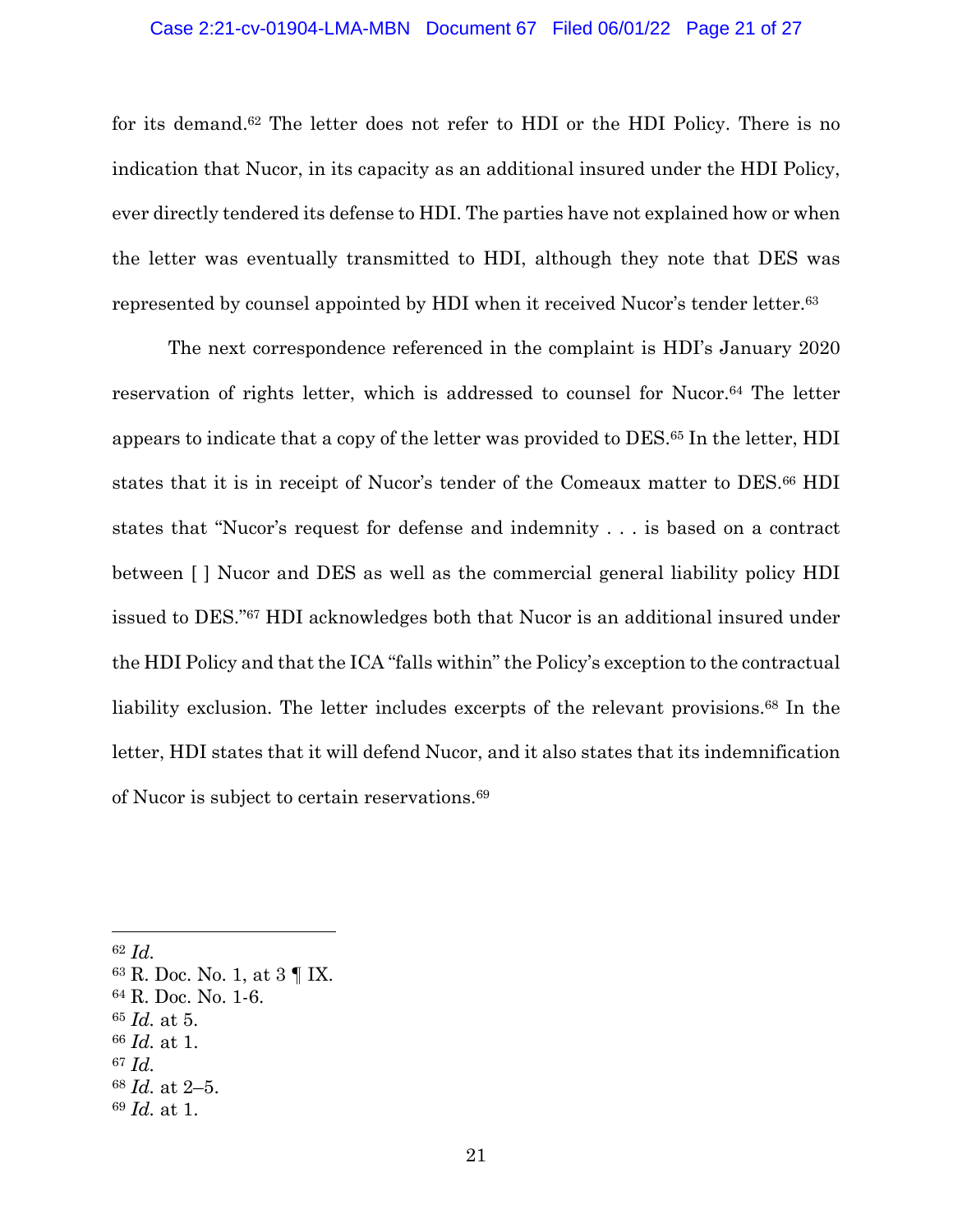#### Case 2:21-cv-01904-LMA-MBN Document 67 Filed 06/01/22 Page 22 of 27

The purpose of HDI's references to the contractual liability provision is somewhat unclear, given that the letter is addressed to Nucor and includes an offer to defend and indemnify Nucor (subject to certain reservations). After all, HDI's obligation to defend and indemnify Nucor arises only from the fact that Nucor is an additional insured under the HDI Policy. Any obligations that HDI has under the contractual liability provision of the Policy are owed to DES, and not to Nucor.

Because the letter does not make any representations as to HDI's duty to defend DES against an indemnity claim brought by Nucor, nor is the letter addressed to DES, it would be difficult to conclude that HDI waived its arguments regarding its obligations to DES under the contractual liability provision of the HDI Policy. While HDI's reservation letter certainly could have been written with greater precision and clarity, the Court nevertheless concludes that plaintiffs have not met their burden of establishing that HDI intentionally relinquished its right to assert that it is not required to reimburse Nucor's litigation costs pursuant to the contractual liability provision. *See Duffy*, 47 F.3d at 150.

Additionally, even assuming that the letter provided adequate notice to DES regarding HDI's position as to contract liability coverage for DES's indemnity obligations under the ICA, the Court concludes that HDI would not have waived the relevant defense. The letter states that the ICA's "indemnity provision falls within the exception to the [HDI Policy's contractual liability] exclusion."70 The letter also provides the text of this exception, including the provision limiting the exception to

<sup>70</sup> *Id.* at 5.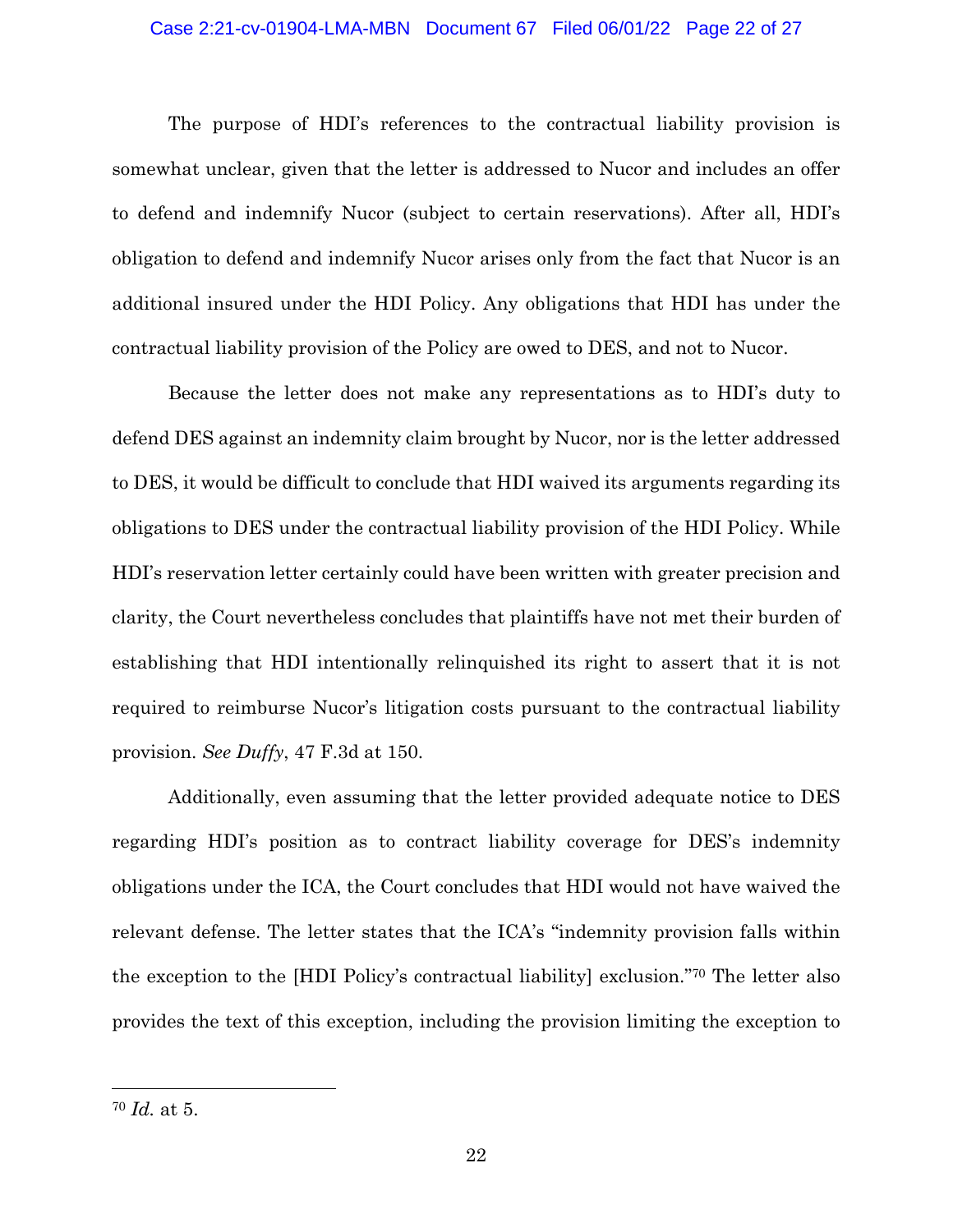"reasonable attorneys' fees and necessary litigation expenses incurred by or for *a party other than an insured*."71 While the ICA "falls within" the contractual liability provision—insofar as HDI would be obligated to provide coverage to DES if DES indemnified Nucor for damages owed to Comeaux—the ICA could nevertheless still be subject to the limitations set forth in the contractual liability provision, including the limitation as to insured's litigation fees and costs.72

## **E. Statutory Penalties**

Plaintiffs allege that HDI has been arbitrary and capricious in its handling of DES's and Nucor's claims, in violation of Louisiana Revised Statutes 22:1973 and 22:1892.73 "The prohibited conduct under La. R.S. 22:1973 and La. R.S. 22:1892 is virtually identical: the failure to timely pay a claim after receiving satisfactory proof of loss when that failure to pay is arbitrary, capricious, or without probable cause." *Pelle v. Munos*, 296 So. 3d 14, 25 (La. App. 1 Cir. 2020).74 "Because these two statutes are penal in nature, they are strictly construed." *Id.*

"[A]n insurer who does not tender unconditionally a reasonable payment, a figure over which reasonable minds could not differ, will be subject to penalties and attorney fees." *Gaspard v. S. Farm Bureau Cas. Ins. Co.*, 155 So. 3d 24, 31 (La. App.

<sup>71</sup> *Id.* at 2. The letter also includes the text of Section II, as amended by an endorsement, which specifies who qualifies as an insured. *Id.* at 3–4.

<sup>72</sup> Because the Court concludes that HDI did not waive the relevant defenses, it need not reach HDI's argument that plaintiffs failed to assert waiver and estoppel in their complaint. *See* R. Doc. No. 63, at 5–6.

<sup>73</sup> R. Doc. No. 1, at 8 ¶ XXI, 9 ¶ XIV.

<sup>74</sup> "The primary difference between these two statutes is the different time periods allowed for payment, thirty days under La. R.S. 22:1892 and sixty days under La. R.S. 22:1973." *Pelle v. Munos*, 296 So. 3d at 25.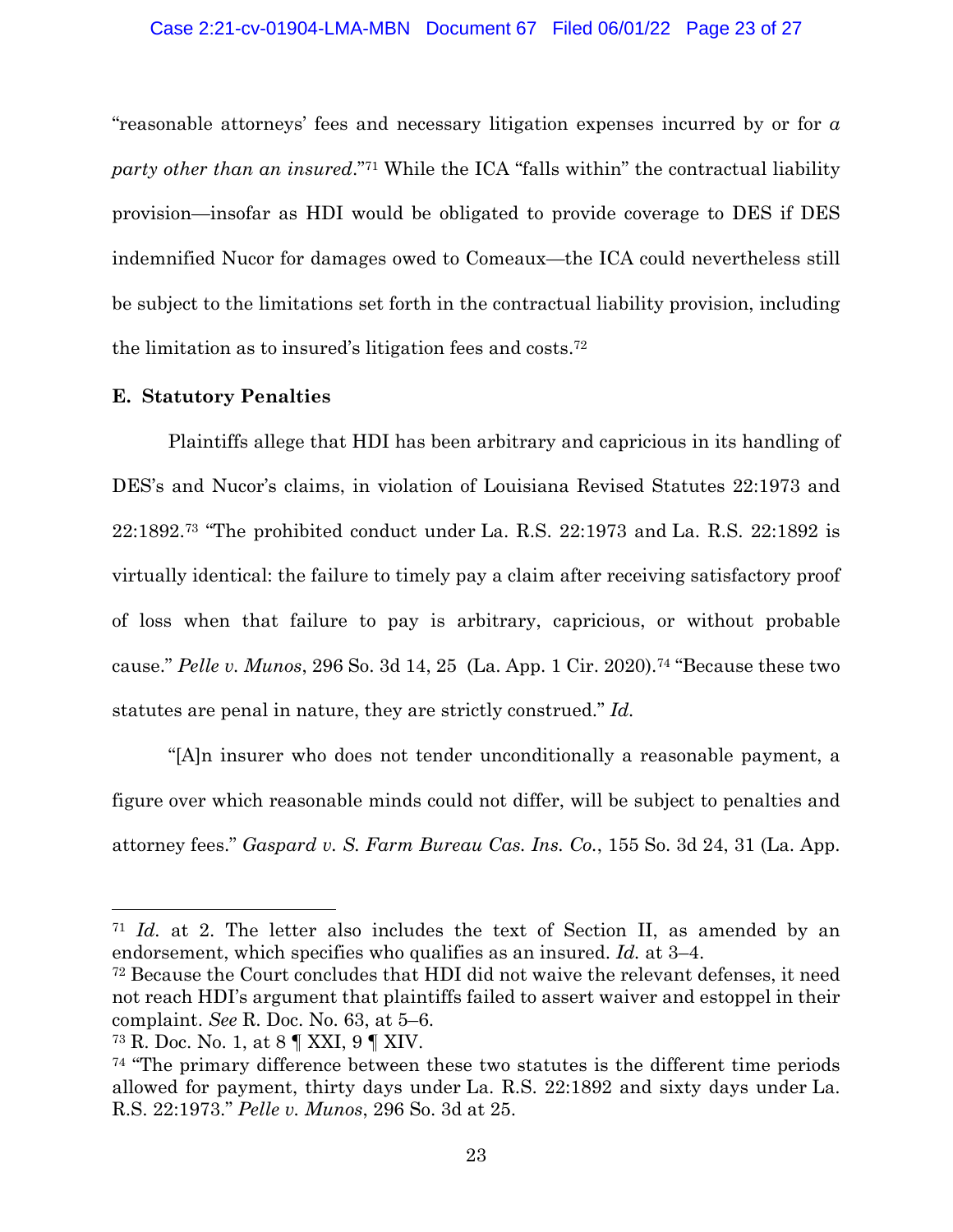1 Cir. 2014) (citing La. R.S. 22:1973, 22:1892; *McDill v. Utica Mut. Ins. Co.,* 475 So.2d 1085, 1092 (La. 1985)). However, "[i]n those instances where there are substantial, reasonable, and legitimate questions as to the extent of an insurer's liability or an insured's loss, failure to pay within the statutory time period is not arbitrary, capricious, or without probable cause." *Id.* at 38 (citing *Louisiana Bag Company, Inc.,* 999 So.2d 1104, 1114 (La. 2008)).

"In order to recover under La. R.S. 22:1973 and La. R.S. 22:1892, a plaintiff must first have a valid, underlying, substantive claim upon which insurance coverage is based." *Pelle*, 296 So. 3d at 25 (citing *Clausen v. Fid. and Deposit Co. of Md.,* 660 So. 2d 83, 85 (La. App. 1 Cir. 1995)). *Accord Bradley v. Allstate Ins. Co.*, 620 F.3d 509, 526 (5th Cir. 2010); *RD Props. of Metairie, LLC v. Scottsdale Ins. Co.*, No. 13-4927, 2014 WL 12724664, at \*5 (E.D. La. Mar. 7, 2014) (Brown, J.); *Kosak v. Louisiana Farm Bureau Cas. Ins. Co.*, 316 So.3d 522, 530–31 (La. App. 1 Cir. 2020); *Phillips v. Patterson Ins. Co.*, 813 So. 2d 1191, 1195 (La. App. 3 Cir. 2002). "The penalties authorized by these statutes do not stand alone; they do not provide a cause of action against an insurer absent a valid, underlying insurance claim." *Pelle*, 296 So. 3d at 25 (citing *Clausen,* 660 So. 2d at 85).

Thus, for instance, in *Naquin v. Elevating Boats, LLC*, 817 F.3d 235 (5th Cir. 2016), where the Fifth Circuit resolved a coverage dispute against an insured, it also concluded that the insured had "no valid underlying claim" and therefore, the district court did not err in dismissing the insured's bad faith claims brought pursuant to La.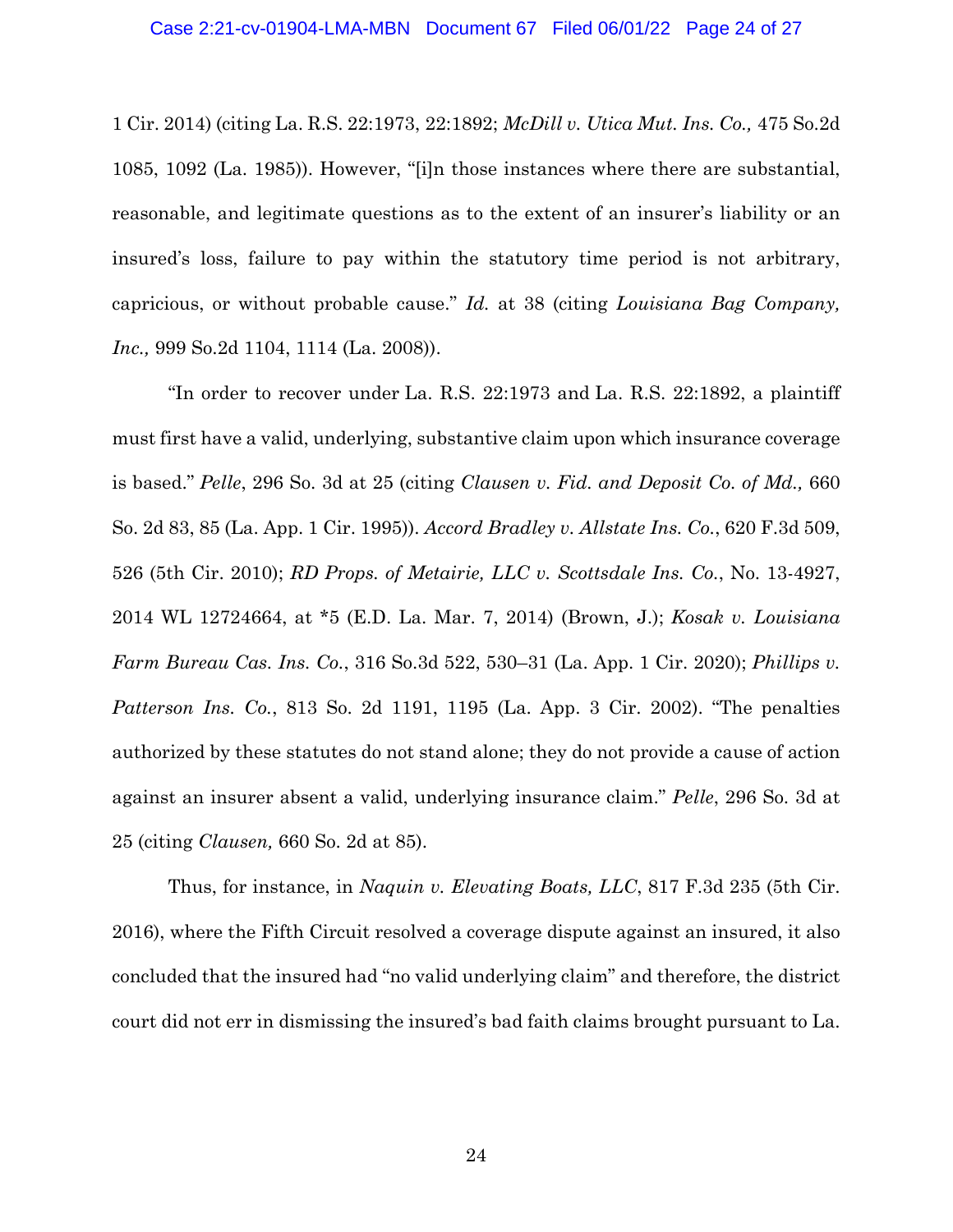R.S. 22:1973. *Id.* at 240 (citing *Matthews v. Allstate Ins. Co.,* 731 F. Supp. 2d 552, 566 (E.D. La. 2010)).

DES makes several allegations as to HDI's bad faith in its complaint and opposition memorandum. As set forth above, the Court has concluded that the only "valid underlying claim" in this action is Nucor's claim—now assigned to DES—for post-tender defense costs arising from the Comeaux litigation. Thus, the Court need only resolve DES's allegations of bad faith that relate to this underlying claim for post-tender defense costs.75 Specifically, the Court must determine whether HDI timely and unconditionally tendered a payment as to this amount. *Pelle*, 296 So. 3d at 25; *Gaspard*, 155 So. 3d at 31.

In the complaint, DES submits that HDI should be subjected to statutory penalties because it failed to reimburse Nucor's pre- and post-tender defense costs, totaling \$132,023.25, within thirty days of receiving of receiving satisfactory proofs of loss.76 In their opposition memorandum, DES more specifically asserts that "HDI's failure to pay to Plaintiffs, or pay into the registry of the court, [Nucor's post-tender defense costs totaling] \$37,067.47[, which HDI] agreed was owed . . . is per se arbitrary, capricious and without probable cause."77 This assertion is perplexing

<sup>75</sup> Because the Court has concluded that DES does not have valid underlying claims as to HDI's obligation to reimburse DES for Nucor's pre-tender defense or prosecution costs, the Court need not reach DES's arguments that HDI acted in bad faith by failing to timely tender payment as to those costs.

<sup>76</sup> R. Doc. No. 1, at 8 ¶ XXI. Again, because DES does not have a valid underlying claim as to pre-tender defense costs, the Court will not consider bad faith arguments pertaining to said costs.

<sup>77</sup> R. Doc. No. 46, at 21 (citing *Lamar Advertising Co. v. Zürich Am. Ins. Co.*, 473 F. Supp. 3d 632, 642–43 (M.D. La. July 20, 2020)).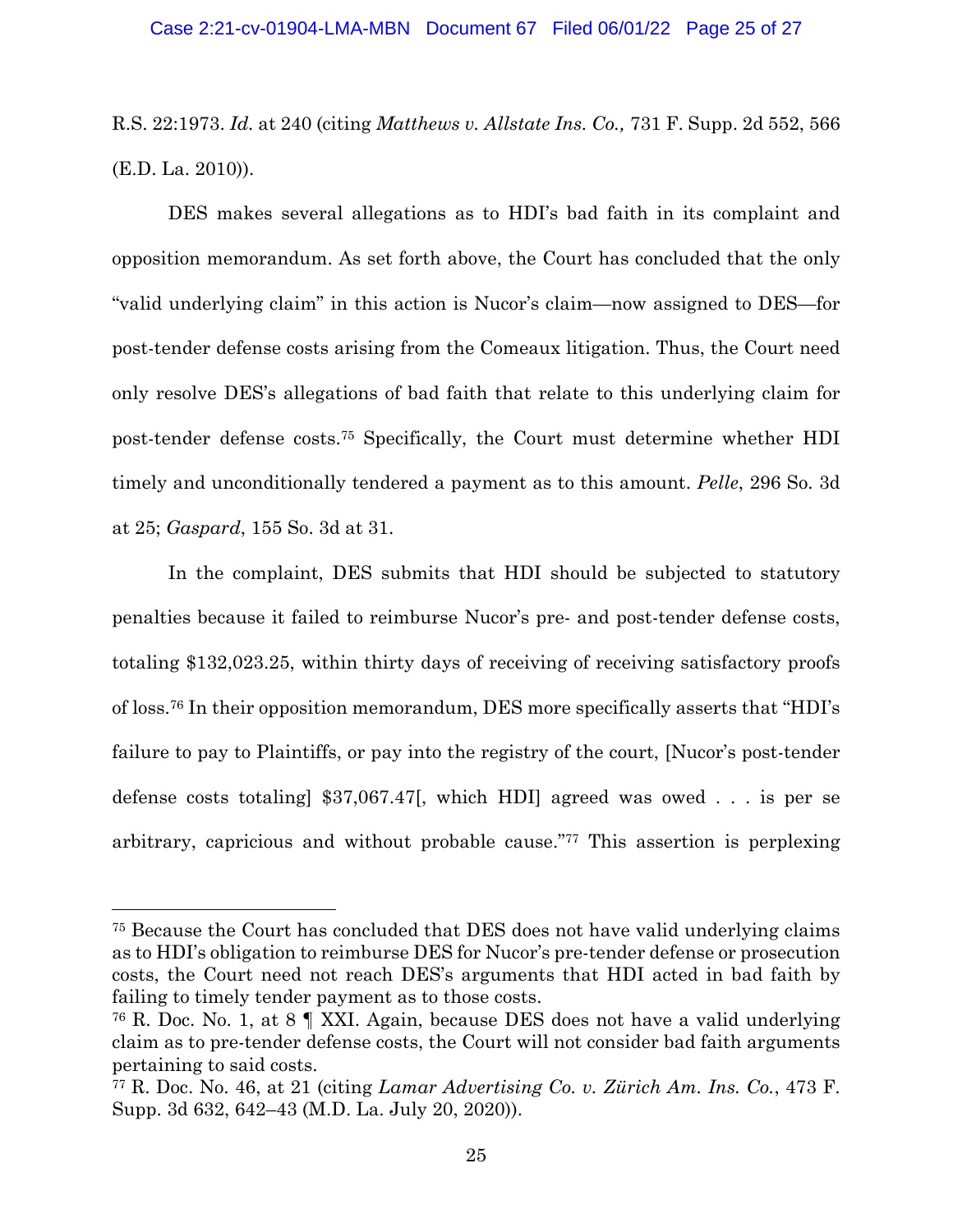given that, according to DES's own complaint, HDI offered to pay this sum on August 4, 2021, and Nucor rejected this offer.78 DES attached the email in which HDI's claims processor offered to make said payment to Nucor, wherein the claims processor states that it requires payee information and a W-9 form in order to process the payment.79 DES does not allege that this offer was untimely; instead, DES appears to suggest that the fact that the payment still has not been completed renders the payment untimely. However, by DES's own allegations, Nucor refused to accept this payment. DES cannot now assert HDI's failure to process its offered payment as a basis for bad faith penalties.

## **IV. CONCLUSION**

Accordingly, for the reasons stated herein,

**IT IS ORDERED** that the second motion<sup>80</sup> for judgment on the pleadings is **GRANTED** and that Nucor's claims are **DISMISSED WITH PREJUDICE**.

**IT IS FURTHER ORDERED** that the first motion<sup>81</sup> for judgment on the pleadings is **GRANTED** and that judgment be rendered in HDI's favor, limiting its obligations to reimbursement of DES's payment of the post-tender defense costs incurred by Nucor in the Comeaux litigation.

**IT IS FURTHER ORDERED** that the remainder of DES's claims—as to DES's reimbursement of Nucor's pre-tender defense costs arising in the Comeaux

<sup>78</sup> R. Doc. No. 1, at 5 ¶ XIV, 6 ¶ XV.

<sup>79</sup> R. Doc. No. 1-7.

<sup>80</sup> R. Doc. No. 37.

<sup>81</sup> R. Doc. No. 21.